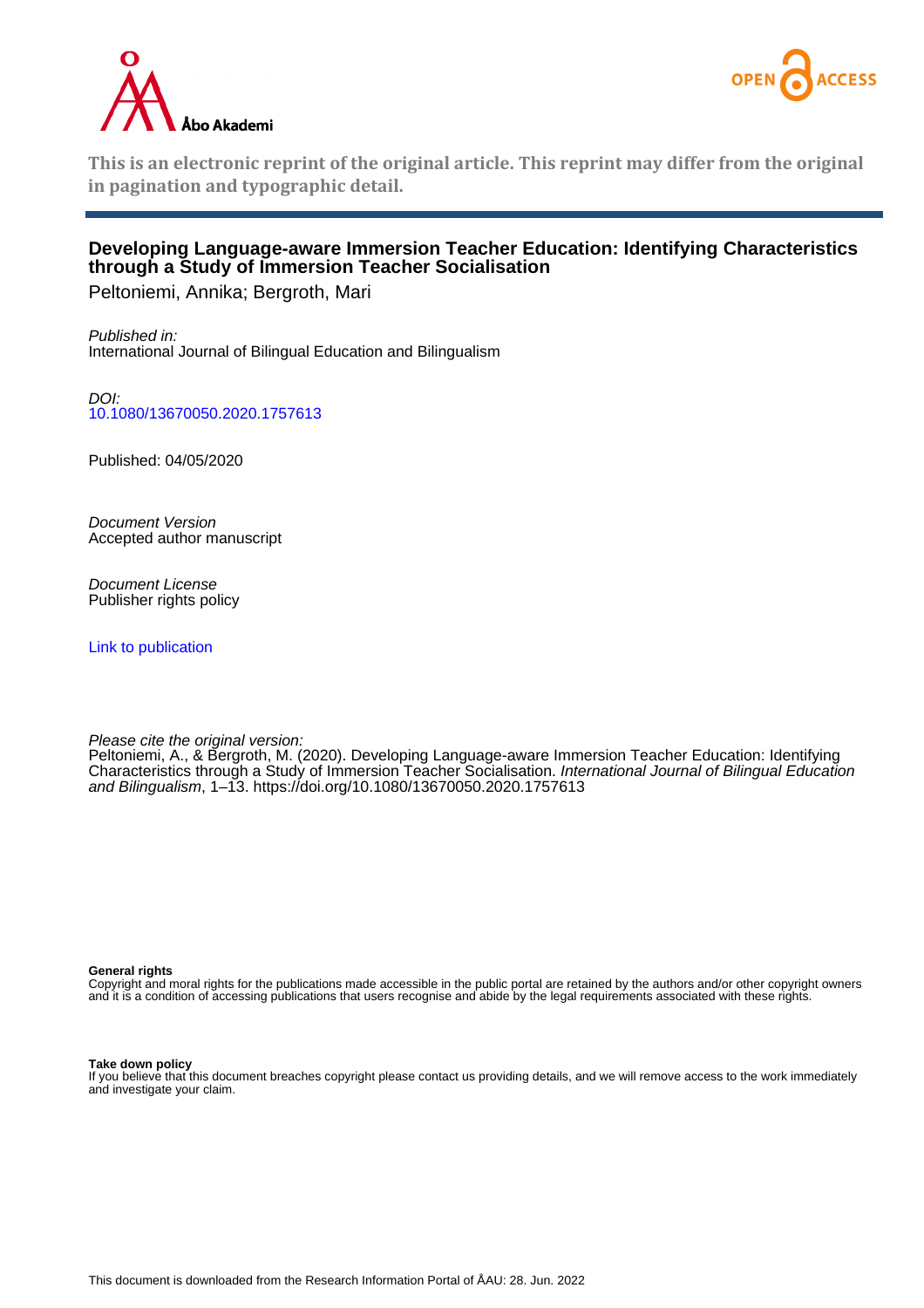# **Developing Language-aware Immersion Teacher Education: Identifying Characteristics through a Study of Immersion Teacher Socialisation**

Peltoniemi, Annika. Åbo Akademi University, annika.peltoniemi@abo.fi

Bergroth, Mari. Åbo Akademi University

*Language aware schools need to be supported by language aware teacher education. In this study we analysed teacher socialisation among class teachers in Swedish immersion in Finland by qualitative content analysis of immersion teacher group discussions. We found that immersion teacher socialisation occurred mainly after entering the profession, as the participants had not participated in immersion themselves and had not attended a teacher education programme specifically designed for immersion. Based on the findings related to immersion socialisation we argue how the teacher education needs to be developed in order to better support teacher socialisation for language aware schools.*

**Keywords**: immersion education, language immersion, teacher education, language awareness, teacher education, immersion teacher socialisation

#### **1. Introduction**

The aim of this study is to develop language-aware immersion teacher education by analysing immersion teacher socialisation in Finland. The research is about teachers' experiences of teacher socialisation in schools aware of the relation between language and content. By language-aware schools we refer to a professional 'community that discusses attitudes towards languages and linguistic communities and understands the key importance of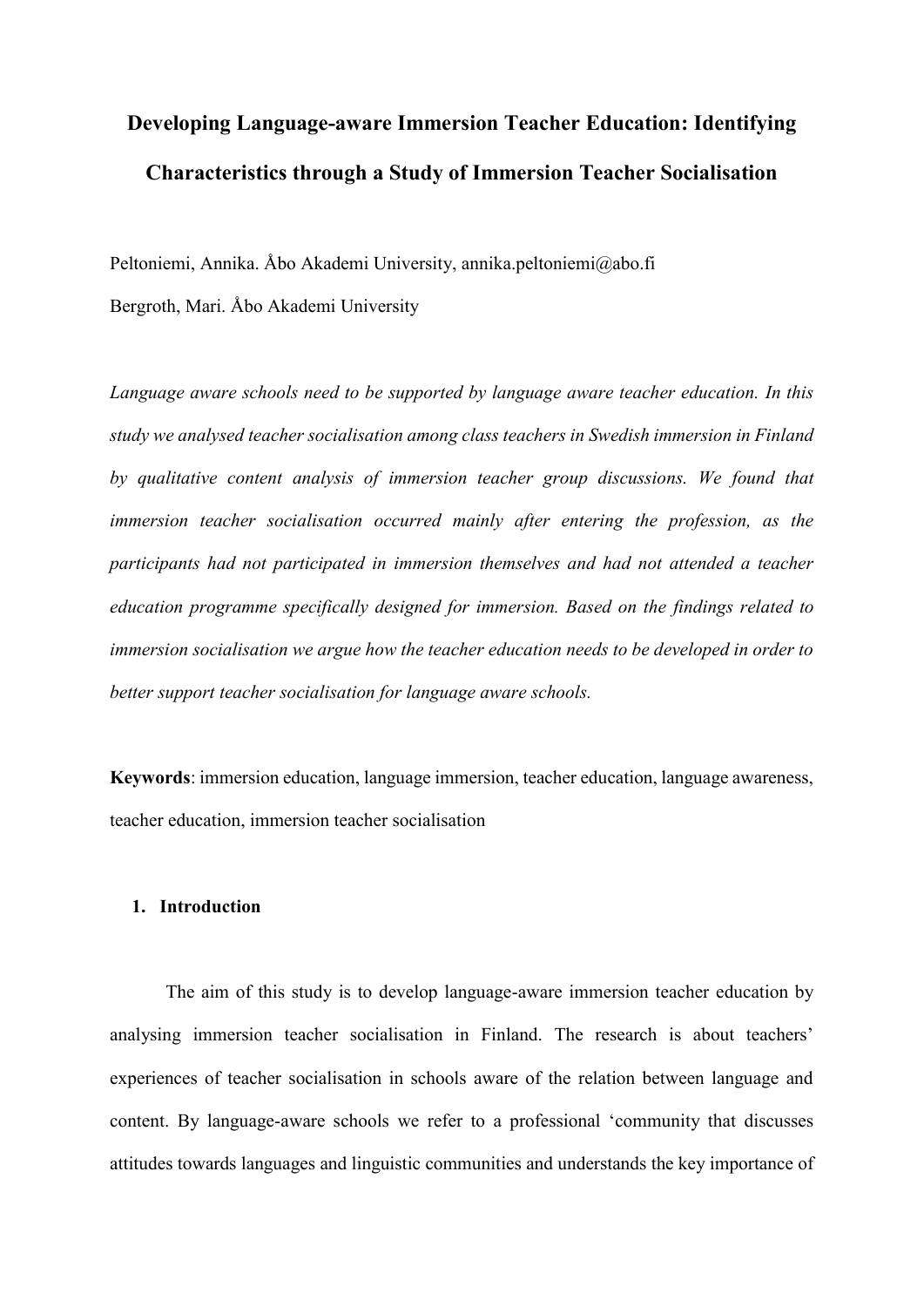language for learning, interaction and cooperation and for the building of identities and socialisation' (Finnish National Board of Education, 2016, p. 29, see also European Commission, 2018).

*Language immersion* is one of the earliest and best-researched models for additive bilingual education (Genesee & Lindholm-Leary, 2013). There is a growing interest in issues regarding immersion teacher education (Cammarata  $\&\circ$  Ceallaigh, 2018). Finland is one of the pioneers in providing immersion teacher education, and *Swedish immersion* is an educational programme starting in preschool and continuing until the end of basic education. During the programme, half of the instruction is delivered through the medium of Finnish (majority language) and half through the medium of Swedish (minority language). The pupils do not speak the immersion language (Swedish) at home and teachers in Swedish immersion give instruction either in Swedish or in Finnish (Björklund & Mård-Miettinen, 2011). In this study, the focus is on the experiences of the immersion teachers teaching in Swedish in otherwise Finnish-medium schools. These teachers have a double role, as they teach both the (second) language and the content at the same time. We expect this double role to have an impact on teacher socialisation, and we analyse three group discussions to identify what kinds of experiences influence teacher socialisation prior and after qualification and how these experiences relate to immersion education specifically. We then proceed to discuss how insights from these experiences can be used to further develop language-aware immersion teacher education.

#### **2. Immersion teacher socialisation**

In this section we examine the study's key concept immersion teacher socialisation and unpack its' vital components. We start by discussing a more general orientation to teacher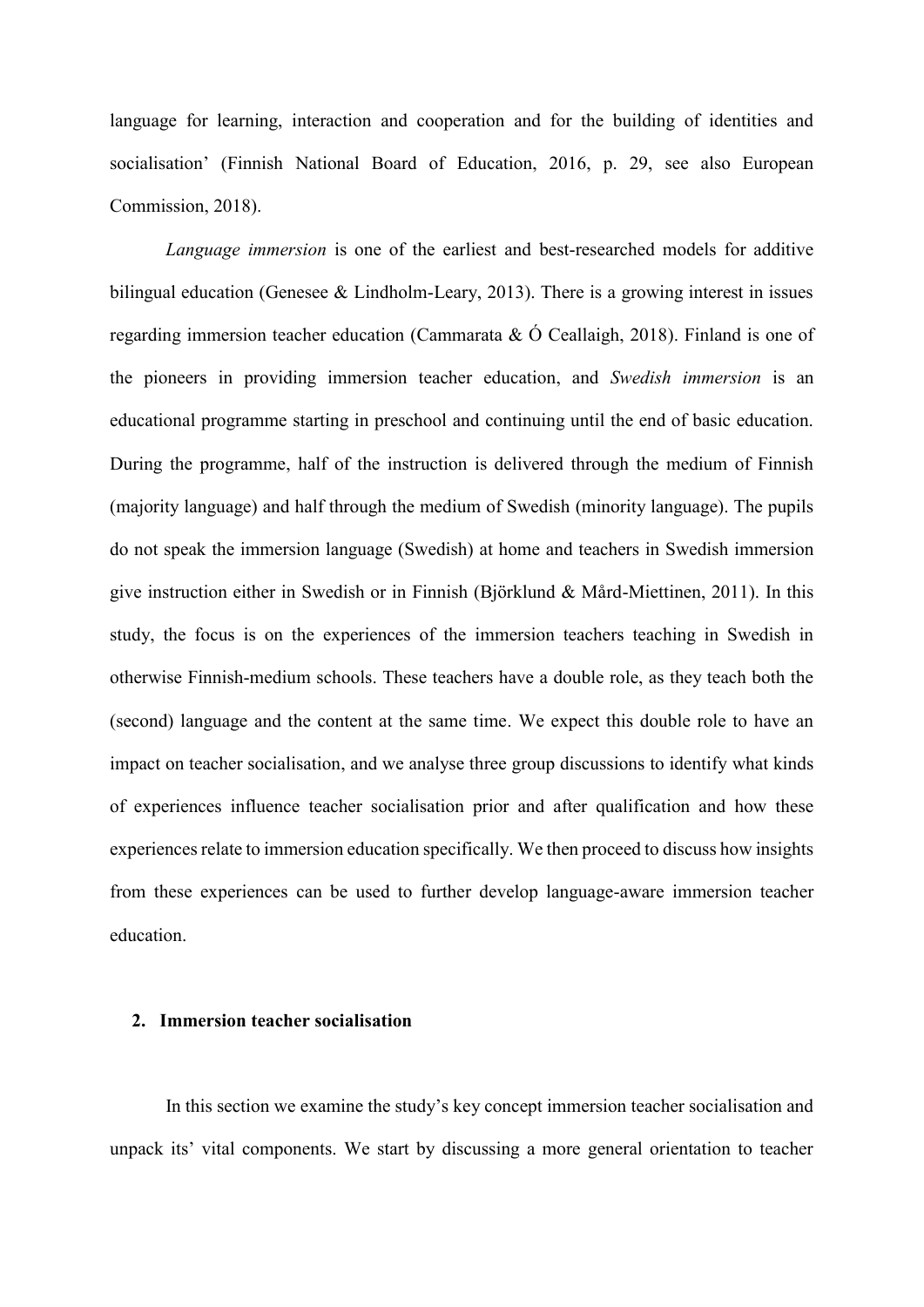socialisation and continue by examining the more specialised immersion teacher socialisation after.

Socialisation is an ongoing process, which has an impact on each individual. It refers to the process when one learns to live in society, including the acquisition of behaviours, habits, attitudes and values in school, through family, friends and the mass media (White, 1977). *Teacher socialisation* includes acquiring the teacher culture, with its norms, values, language and symbols related to the teacher profession, but also helping to shape and transform these things (Aspfors, Bendtsen, & Hansén, 2017). *Teacher socialisation* is closely intertwined with *teacher agency* and *teacher identity.* Socialisation is about internalizing the norms of the society and agency is the capacity to act on the norms (Ahearn, 2001); identity, on the other hand, refers to one's self-image, the categorization of oneself as an immersion teacher (cf. Pappa, 2018). Becoming a teacher is a holistic process where societal norms, agency and identity continuously inform each other. We thus situate the study socioculturally and conceptualise socialisation as a two-way road: teachers are not passive objects being socialised by external structures; rather, teachers are active agents who have the power to appropriate policies and co-construct external structures (Block, 2015; Levinson, Sutton, & Winstead, 2009). We use the concept *socialisation* in an attempt to lift focus from the individual towards professional teams/whole school approach to teacher development. Teacher socialisation is present throughout the teacher's whole career, and occurs both through formal means, such as interactions with teacher educators and mentor teachers, and through informal means, such as interactions with educational stakeholders (e.g., students, parents) or through exposure to education artefacts (e.g., textbooks, newspaper articles) (Maloney, 2013).

Research about teacher socialisation comprises the functionalist, the critical and the interpretive paradigm (Zeichner & Gore, 1990). We aim to interpret and understand the subjective experiences of the informants and thus the study is primarily placed within the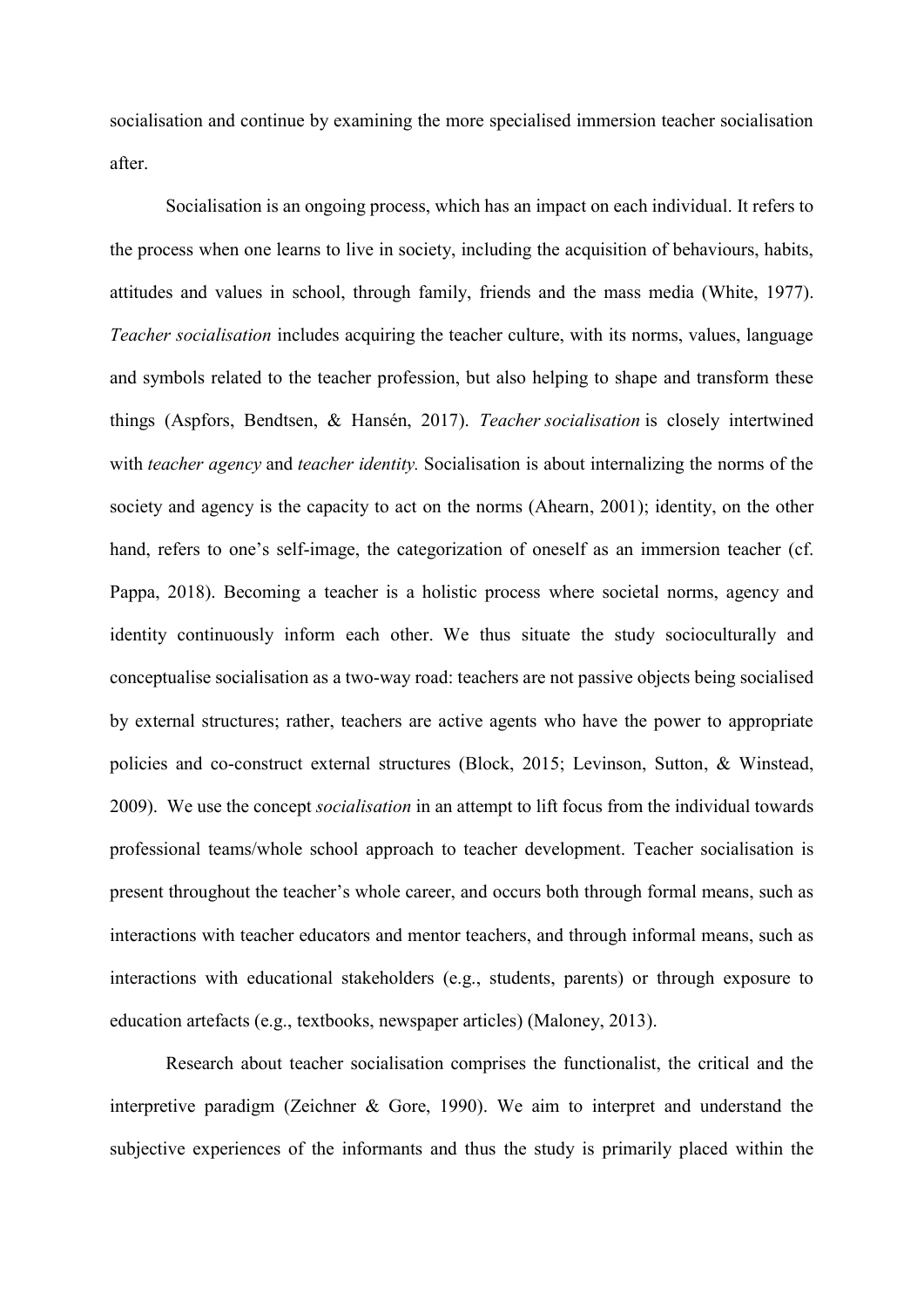interpretive paradigm. These subjective experiences have traditionally been divided into experiences *prior to* the teacher education, experiences *during* pre-service teacher education and experiences *after* pre-service teacher education (Maloney, 2013; Zeichner & Gore, 1990). The experiences *prior to* teacher education consist of the teachers' own experiences of learning and teaching from their schooldays, experiences which either consciously or unconsciously affect one's work as a teacher (Lortie, 1975; Maloney, 2013; Uzum, 2017). However, the pupil's understanding of the teacher profession can be simplistic and may not recognise all the competences required of a teacher. Other experiences – such as human relationships in childhood, prior work experiences and/or experiences as a parent – also affect teacher socialisation (Zeichner & Gore, 1990). Teacher socialisation deepens *during* teacher education with both theoretical studies and field-based experiences. Surprisingly, teacher education may have lower impact on teacher socialisation, compared to the experiences before and after teacher education. Certainly, the impact of teacher education on teacher socialisation varies depending on how the teacher education programme is designed (Zeichner & Gore, 1990). Teachers' first years teaching *after* teacher education, especially in terms of the school context and the relations with pupils and other teachers, are of great importance for the teachers' views of the profession (Maloney, 2013; Zeichner & Gore, 1990). For example, the importance of a teacher-mentor has been pointed out as the newly qualified teachers generally have the same duties as more experienced teachers (Maloney, 2013).

Specialising as an immersion teacher includes socialising into the specific linguistic situation that high quality additive bilingual education entails (on language socialisation in general, see Ochs, 2000, on multilingual socialisation in education, see Meier, 2018). The need to build up literacy through the medium of two languages and through content and language integration are some of these specific features (Bergroth, 2015). As the pupils acquire the immersion language mainly through natural communication, the teacher has to plan classroom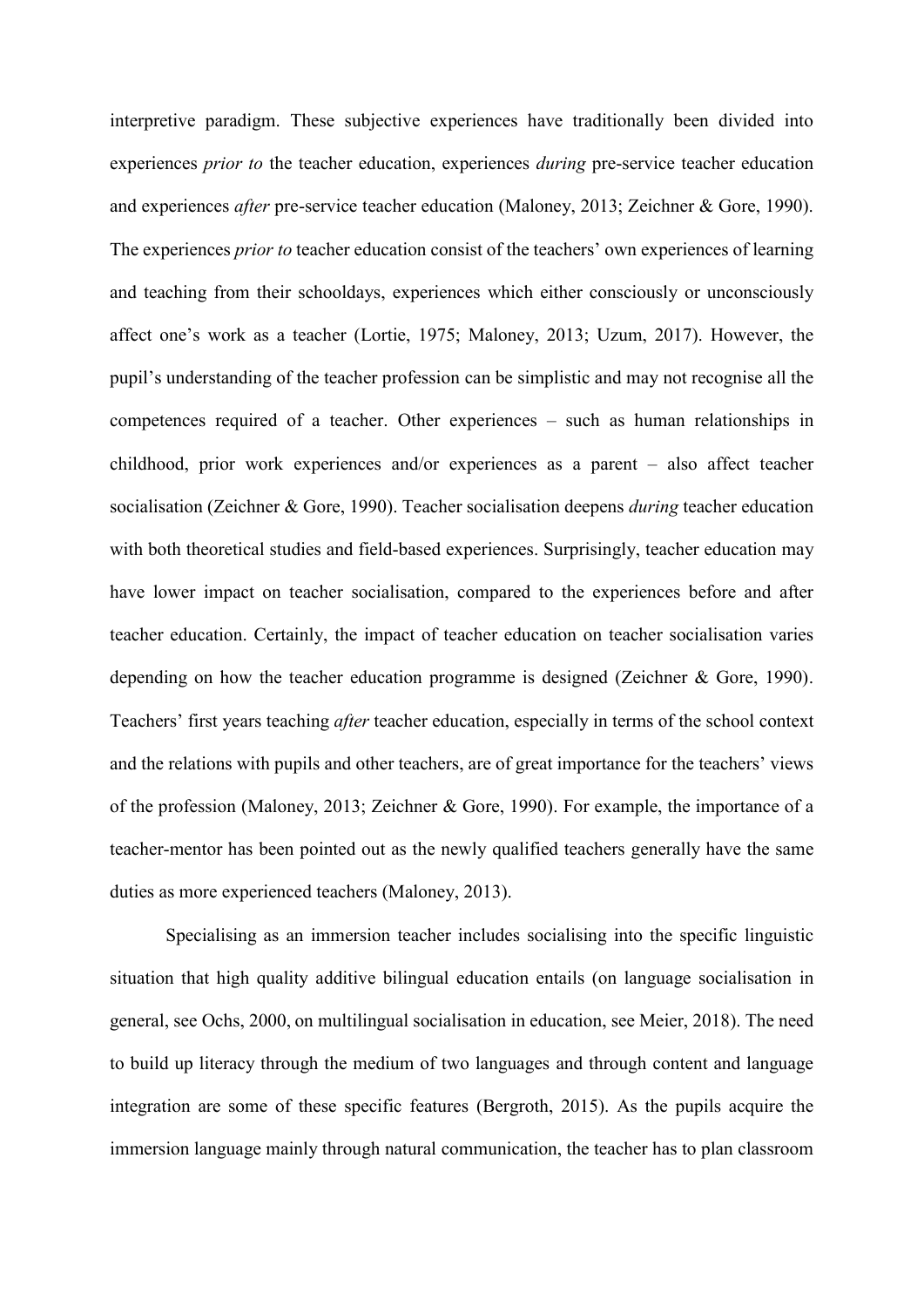activities that support the language acquisition by drawing pupils' attention to certain linguistic aspects (Lyster, 2007). Prior research on immersion teacher development has therefore largely focused on classroom interaction, e.g. on how to enhance negotiations of meaning in communicative activities between pupils and/or between teacher and pupil(s) (Cammarata & Haley, 2017; Nikula, Dafouz, Moore, & Smit, 2016). Morton (2017) proposed the concept of 'language knowledge for content teaching' – consisting of both common and specialised language knowledge – as a systematic framework for understanding the teacher's language knowledge needs in language and content integration. However, the additive bilingual nature of the immersion education highlights also the central role of cooperation outside classrooms. In the Finnish context it involves supporting the learning of both languages in cooperation with the guardians. According to the national core curriculum (Finnish National Board of Education, 2016) providing immersion instruction needs to be reflected in the entire school culture as the teachers providing instruction in different subjects and in different languages need to cooperate about the planning and implementation of the instruction.*.*

Teacher education is essential in developing both immersion instruction and teacher socialisation; however, insufficient attention has been given to immersion didactics, immersion school development, and the role of the immersion teacher and/or the development of the immersion teacher educator's identity (Cammarata & Ó Ceallaigh, 2018). In their study of immersion teachers' instructional experiences, Cammarata and Tedick (2012) found that language awareness is an easily overlooked requirement for the immersion teacher profession. They argued for a general change in popular immersion related discourses and beliefs, as second language learning will not happen without a clear focus on the language (Cammarata & Tedick, 2012). Leavy, Hourigan and Ó Ceallaigh (2018) concluded that it is essential even for novice immersion *teacher educators* to become language-aware and develop their own immersionrelated identity to prepare future immersion teachers for their profession. They argued that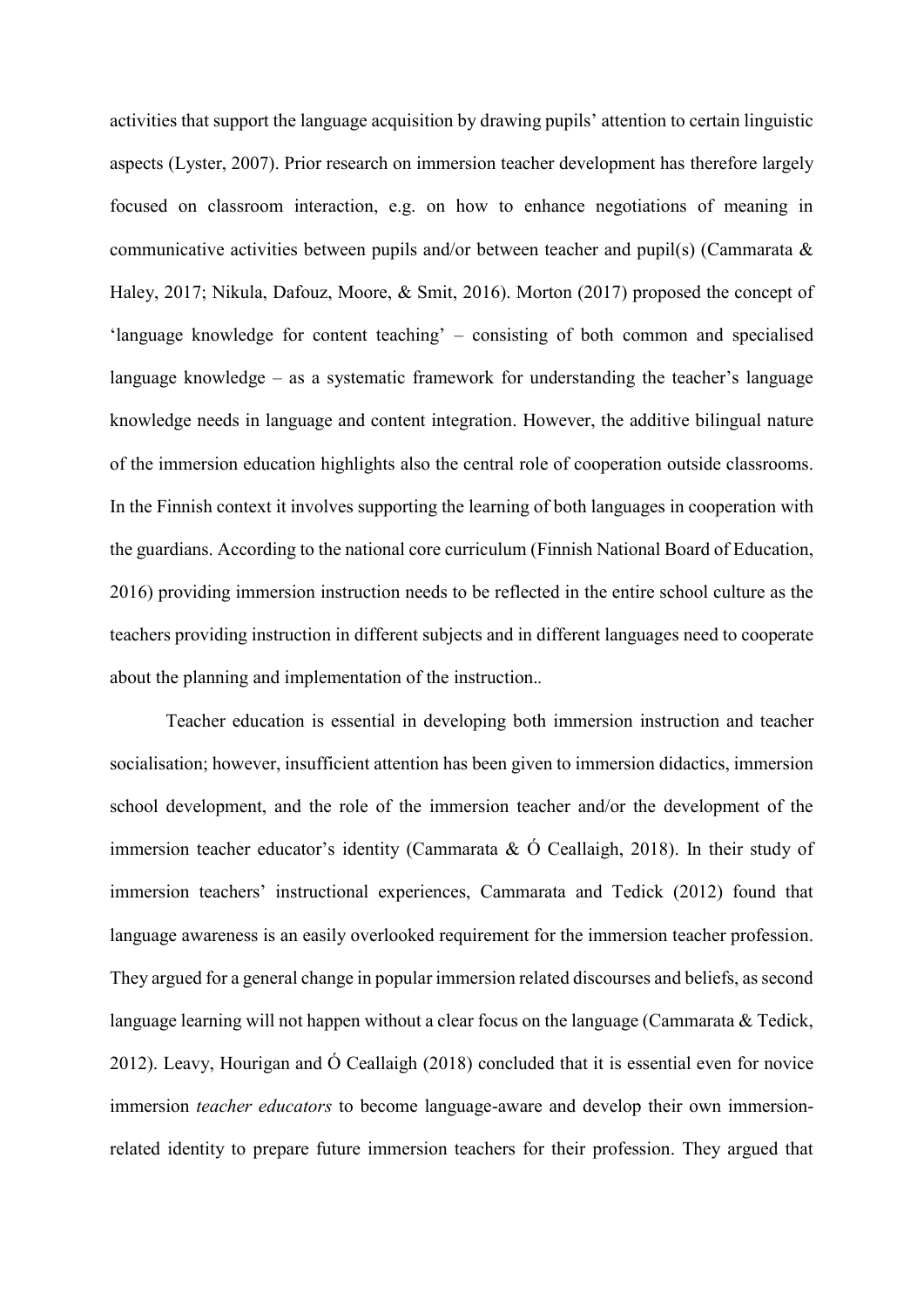supporting immersion-specific professional development requires visionary leadership, appropriate resources and sustained administrative support, alongside active engagement in enquiry-based professional development projects (Leavy, Hourigan & Ó Ceallaigh, 2018).

#### **3. The study**

#### *3.1 Context of the study*

To work as a Swedish immersion class teacher in Finland requires a Master of Education degree, C2-level in Finnish and C1-level in Swedish (Finnish National Board of Education, 2016). While Finnish teachers are highly trained in general, the mainstream teacher education does not necessarily prepare future teachers for plurilingualism (Alisaari, Heikkola, Commins, & Acquah, 2019) and despite the strong national policy support for immersion (Prime Minister's Office, 2012; Ministry of Education and Culture, 2017), the provision of immersion programmes in the municipalities has not increased as expected. One reason for this is the insufficient supply of immersion teachers (Peltoniemi, Skinnari, Sjöberg, & Mård-Miettinen, 2018).

Finland has been a pioneer among European countries in educating immersion teachers, (Peltoniemi, 2015), but there have been setbacks in attempting to systematically develop immersion teacher education over time in a rich immersion language – i.e. minority language – environment. During 1998–2016 two different joint teacher education programmes specialising in immersion were offered. Studies in these programmes were partially conducted in Swedish and partially in Finnish at different universities (Peltoniemi, 2017; Peltoniemi et al, 2018). However, the graduated teachers were often employed in mainstream education rather than in immersion. Due to struggles with the structural reforms and funding of the higher education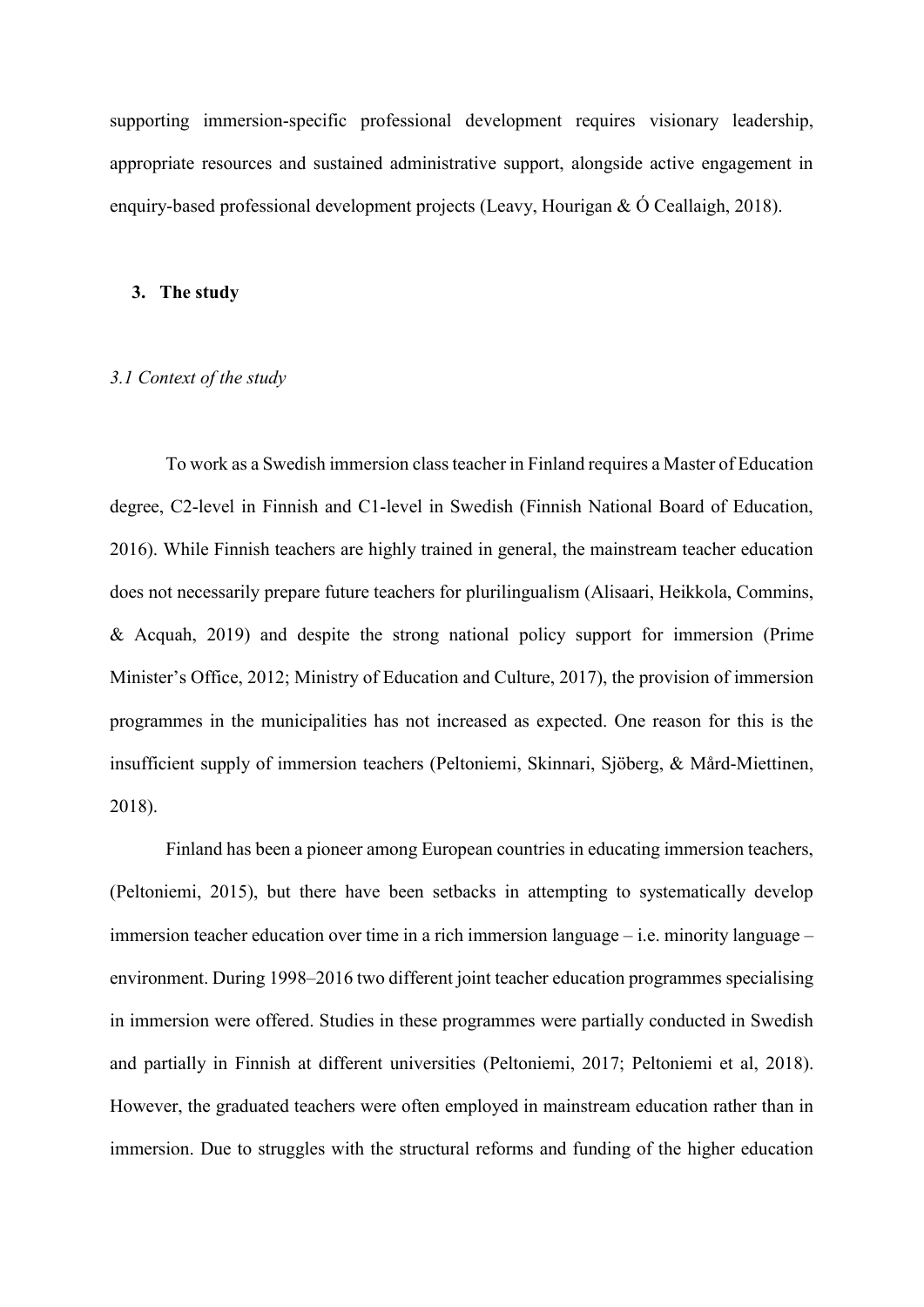sector in Finland, these joint programmes suffered, resulting in last intake in 2016. Since autumn 2018, Swedish-medium Åbo Akademi University, located in a bilingual city, offers a new master's programme in immersion education. All studies are now delivered through the medium of Swedish. As the majority of the students in the programme are Finnish-speakers, it is expected that the studies in Swedish – in a Swedish-speaking environment – will prepare them better linguistically for working in Swedish immersion.

### *3.2 Data and analysis*

In order to develop the above-mentioned new immersion teacher education programme, data was collected with audio-recorded immersion teacher group discussions  $(N = 8)$  in three different cities. All of the participants taught in Swedish in Swedish immersion Grades 1–6 and volunteered to participate in the study. The overall immersion teacher population is rather small in Finland and due to this, the results are not generalizable as such.

| Group | (Nr)    | Age | <b>Years in</b> | <b>Mother</b> | <b>Considered</b> | <b>Education</b>                                  |
|-------|---------|-----|-----------------|---------------|-------------------|---------------------------------------------------|
|       | Gender  |     | immersion       | tongue        | themselves        | Degree (Language)                                 |
|       |         |     |                 |               | <b>as</b>         | Country of Education                              |
|       | $(1)$ F | 38  | 10              | Swedish       | Monolingual       | $M.Ed.1$ (Swedish) Finland                        |
|       | $(2)$ F | 37  | 1.5             | Swedish       | Monolingual       | M.Ed. (Swedish) Finland                           |
|       | (3) F   | 31  | 2               | Swedish       | Bilingual         | M.Ed. (Swedish) Finland                           |
| 2     | $(4)$ F | 57  | 20              | Finnish       | Bilingual         | M.Ed. (Swedish) Sweden                            |
|       | (5) F   | 49  | 14              | Finnish       | Bilingual         | Kindergarten teacher's                            |
|       |         |     |                 |               |                   | degree (Finnish) Finland                          |
|       | $(6)$ F | 46  | 10              | Finnish       | Monolingual       | $\overline{M}$ .A. <sup>2</sup> (Finnish) Finland |
| 3     | (7) F   | 42  | 9               | Finnish       | Bilingual         | M.Ed. (Finnish) Finland                           |
|       | $(8)$ M | 31  | 5               | Finnish       | Multilingual      | M.Ed. (Swedish) Sweden,                           |
|       |         |     |                 |               |                   | (Finnish) Finland                                 |

**Table 1.** Characteristics of the participants in the group discussions

 $\overline{a}$ 

<sup>&</sup>lt;sup>1</sup> Master of Education

<sup>2</sup> Master of Arts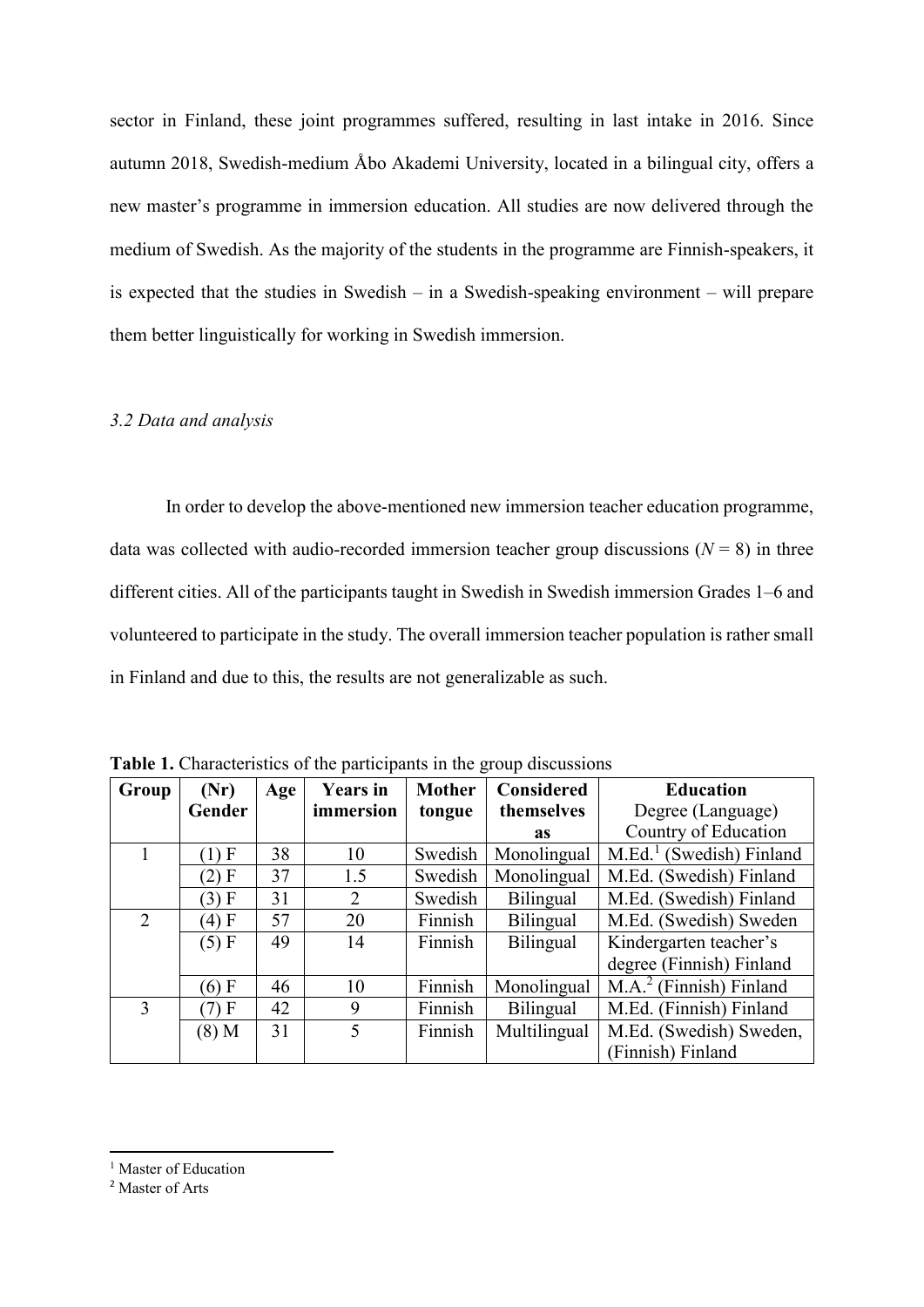The participants had different linguistic and educational backgrounds (table 1). They had completed their master's degrees in Finland or in Sweden. The degrees conducted in Finland were from both Swedish-medium and Finnish-medium universities. None of the participants had attended an immersion pre-service teacher education programme, but some of the informants had experience of in-service training designed for immersion teachers.

The teachers were given written instructions divided into four sections: (1) experiences obtained prior to pre-service teacher education, (2) experiences obtained during pre-service teacher education, (3) experiences obtained while working as an immersion teacher and (4) the future of the immersion teacher profession. In connection with each section, there were 2–4 open-ended questions/statements, such as 'Based on your experiences, share and discuss how your view of the immersion teacher profession has changed since your first years in the profession'. The teachers took turns to act as chair for one section each, and the researcher (first author) assumed the role of a listener. The discussions lasted for 77, 44 and 37 minutes, amounting to 158 minutes of audio-recorded data. The discussions were conducted in Swedish and transcribed verbatim.

The data was analysed qualitatively by identifying *codes* (marked in italic in the findings-section), which were grouped into **categories** (marked in bold in the findings-section) and then into the two themes 'experiences before working as immersion teachers' and 'experiences from working as immersion teachers' (see e.g. Saldaña, 2013). To increase the reliability of the study, the authors first analysed the transcripts independently and then the analyses were shared and the interpretations refined further.

#### **4. Findings**

### *4.1 Teachers' experiences before working as immersion teachers*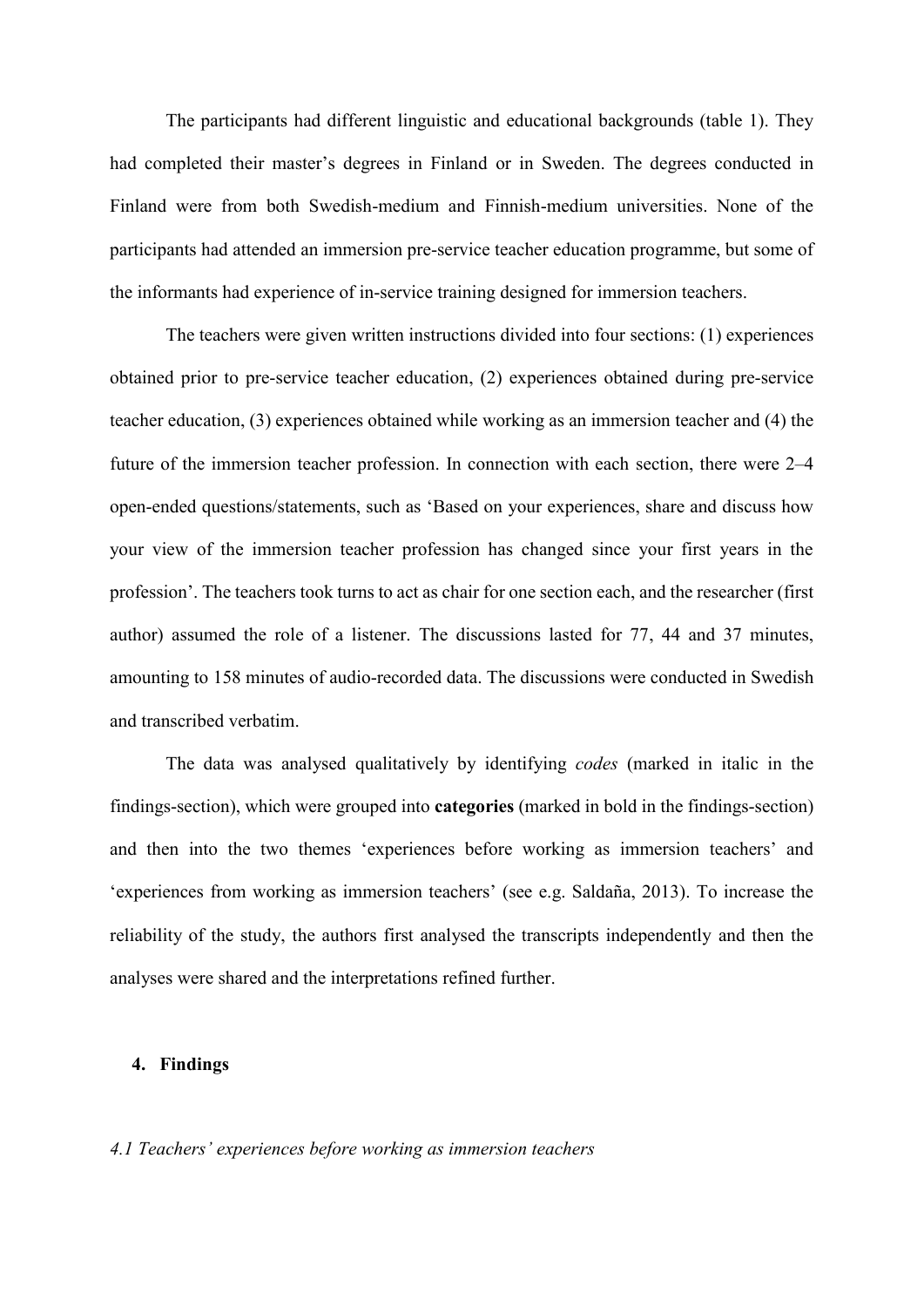All of the participants had **early experiences** which had affected their teacher socialisation. Many of the participants referred to *role models* and *own schooldays,* and most of them had only positive experiences. They had enjoyed school and had positive memories of their teachers, who served as role models. One of the informants also had several teachers in the family. However, participant 5 wanted to become a teacher because she felt she had been treated badly by her teacher. She said that "*if I ever had such a role and such power that the teacher has, then I would use it as fairly as possible towards all children"*. Other early experiences included *personal interests and conditions* such as considering another occupation, but choosing teaching instead, or hobbies, e.g. piano playing and cub scouts. One teacher had *working experience* from the time before teacher education, which inspired her to study to become a teacher and for a couple of the teachers, the decision was a result of *impact from others* in the teachers' environment. There were also *language* related early experiences – such as bilingual (Swedish-Finnish) background or early interest in languages – that may have affected the choice to become an immersion teacher, as expressed by participant 6: *"I knew already in secondary school that I wanted to become a teacher and a language teacher: I liked languages so much. And what can you do with languages? Usually, it is to be a teacher".* 

The next step in teacher socialisation took place **during pre-service teacher education**. The participants had a generally positive view of the Finnish research-based teacher education (see Niemi & Jakku-Sihvonen, 2006), even those teachers who had undertaken their master's degree in Sweden. Although some of the teachers remembered their studies as rather theoretical, they agreed that it had given them a solid foundation to build on as teachers and a good general grasp of the different school subjects. Furthermore, the participants agreed that teacher practice periods were fruitful for realising how much actual planning was needed for a single lesson. In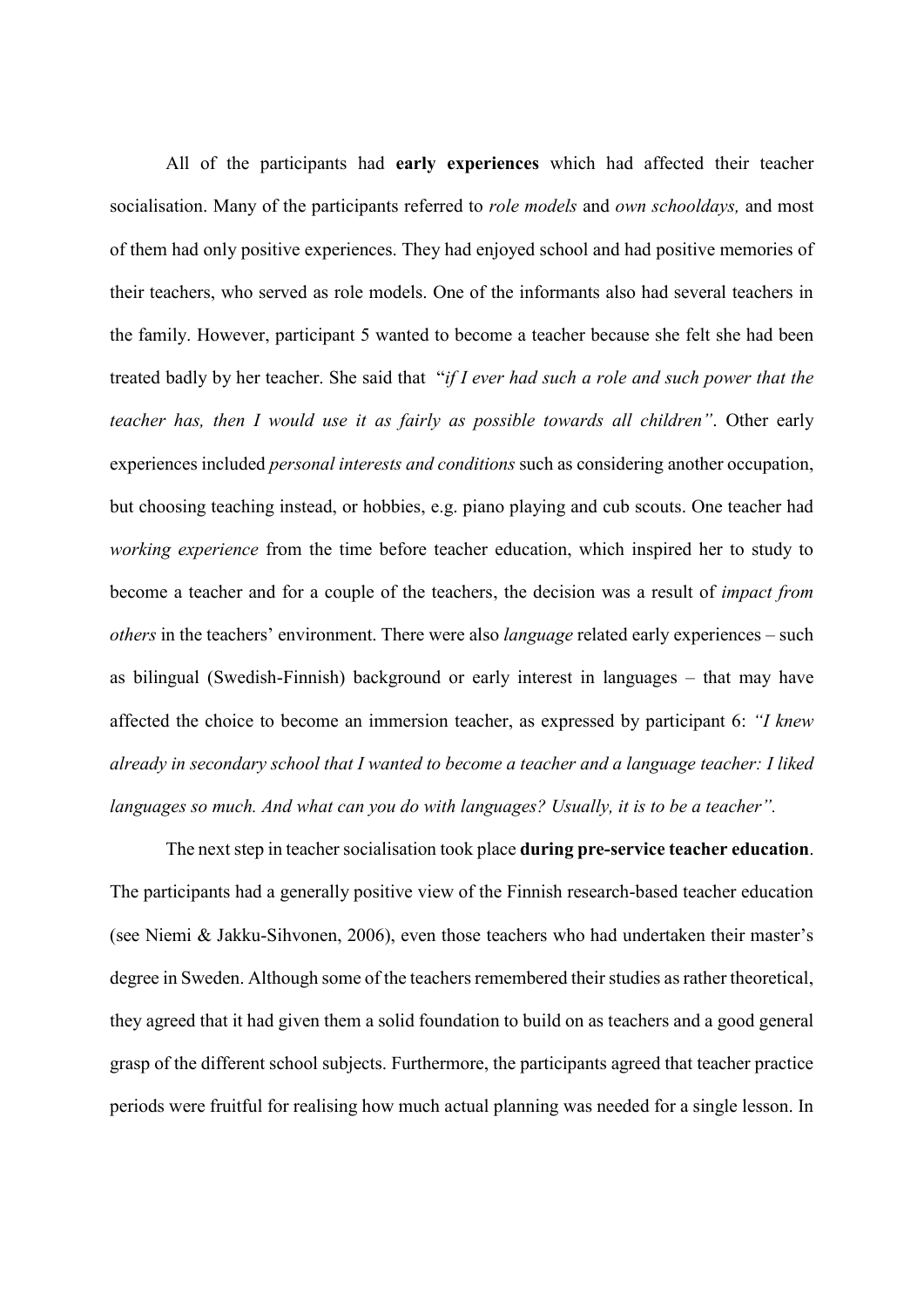a way, this significant trajectory in the socialisation was only started in teachers' pre-service teacher education and completed in their working life, as stated in the quote below:

I have realised that there are those [= teacher educators] who have to have this 'write meticulously' because they [= some class teachers] tend to opt for this 'ad hoc pedagogy', and to practise it all the time, you have to have some background there. (Participant 7)

Although none of the participants had had immersion studies included in their preservice teacher education, we identified a few experiences that had prepared participants for their immersion teacher roles. Due to the lack of immersion teacher education programmes, it was more or less up to the informant's *personal interests* to familiarise themselves with immersion. One of the participants had made a conscious choice to focus on immersion even if it was not officially offered within the study programmes within the university in question:

I studied in Finnish, but I did all my teaching practice on the Swedish side – even the final practice I did at an immersion kindergarten – so I have always known the immersion system and been interested in it; I took all the studying from that point of view. (Participant 5)

This unprompted orientation towards immersion was not possible in all teacher educations, due to the *teacher educator.* In one case, the teacher educator was not particularly positive to immersion, which also affected students' initial impressions of immersion. When the teacher in question later started working in immersion, she/he realised how immersion really works and became convinced of its benefits. In another case, the university did not offer any possibilities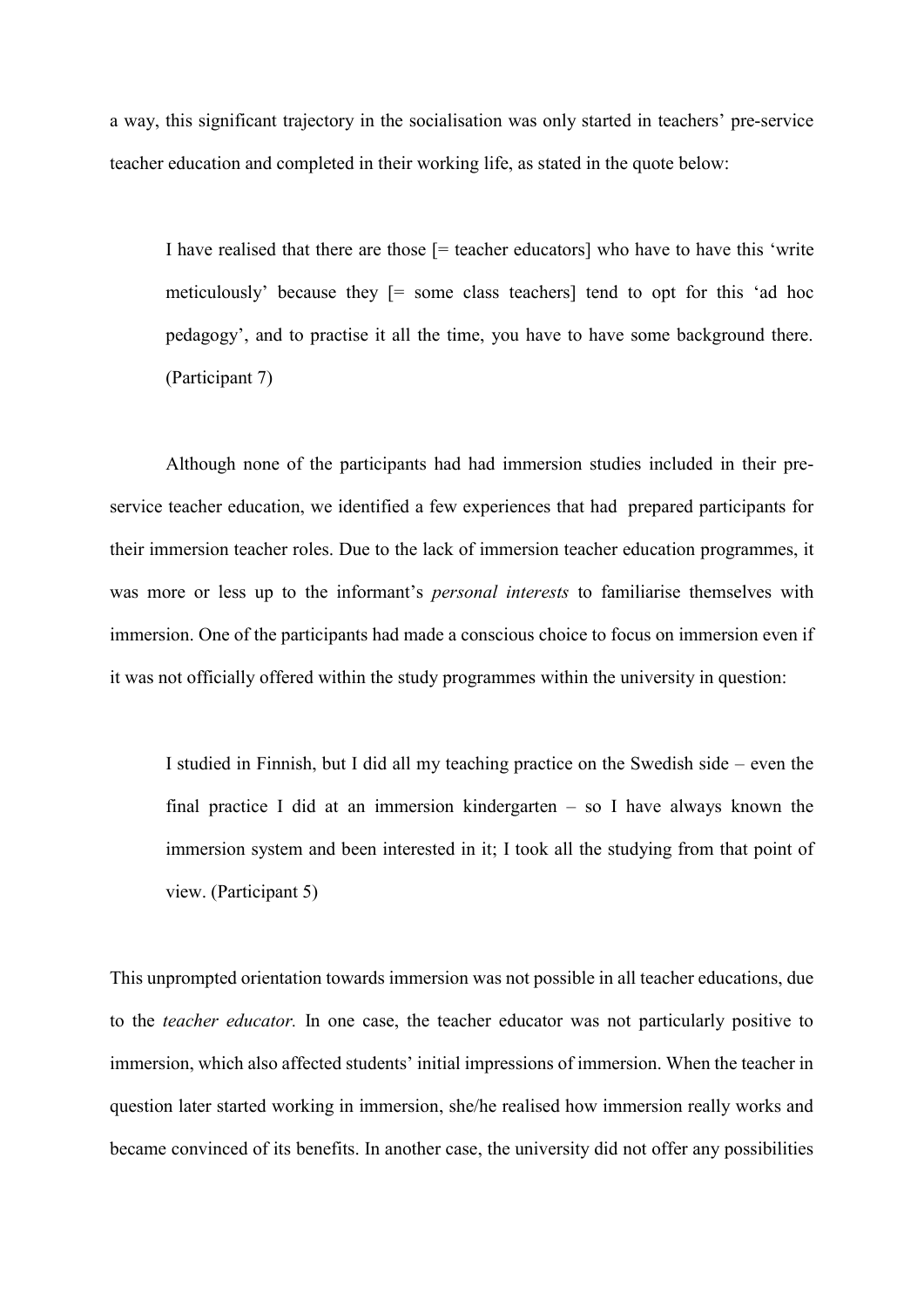to acquaint with immersion because the university – in the words of the participant – did not see it as their responsibility.

When defining themselves as immersion teachers, the formal *competence and qualifications* gained through education seemed to play an important role. Although the teacher education, according to the informants, provided a broad general competence, it still did not seem to legitimise the use of the title 'immersion teacher'. Participant 7 commented "*Do I dare to say it out loud: I am not an immersion teacher; I haven't studied in an immersion teacher education programme"* and participant 4 conlucluded "*The in-service training, the courses we have had in Vaasa, it is there we have got the [immersion] training".* The participants felt that only an immersion teacher education programme provided the correct qualification. The importance of *in-service training* and other professional development activities for establishing teachers' expertise in bilingual education was discussed by the participants. However, inservice training happens during working life after the *decision to work in immersion* has been taken. For most of the participants this decision was a coincidence:

I had in no way planned to become a class teacher in immersion but it was a coincidence. I started working as an immersion preschool teacher first, and it was simply because when I started looking for a job, that was what was available. (Participant 2)

The teachers were told about job opportunities by friends or relatives and obtained their positions quite easily (for similar findings, see Lengeling, Mora Pablo, & Barrios Gasca, 2017).

*4.2 Teachers' experiences from working as immersion teachers*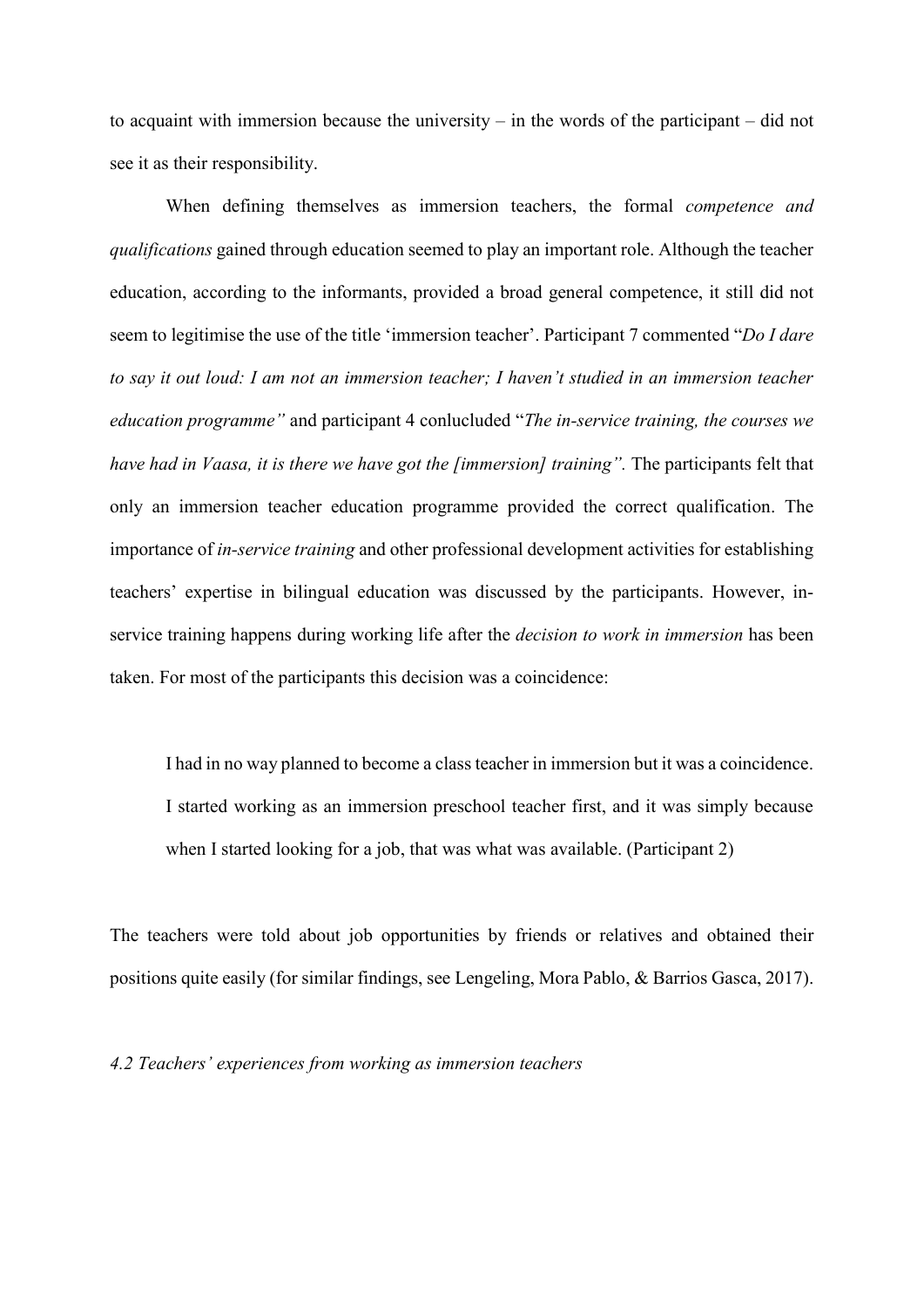Socialisation as an immersion teacher deepened after entering working life for all the participants. An important aspect within the **instructional practices** was *language awareness*. The participants recalled their very first experiences within the immersion teacher profession with slight amusement and referred to their naive thinking about immersion:

I remember thinking [when I started as an immersion teacher] at Grade 3, 'What if noone has their swimming suit? What if no-one understood that we are going to the swimming centre?' Now it feels hilarious, but I had no frame of reference at all, and it was actually a shock to realise just how much they understood. I was really like 'Wow!' (Participant 1)

When I started to work as an immersion teacher, I thought it would be to just to start teaching in Swedish. Well, it didn't take long before I had to take a step back and think that 'Okay, maybe I'll start teaching through the language instead.' (Participant 7)

These two examples showcase how the teachers were thrown into immersion without a clear picture of what to expect. In the first quotation, the participant discusses how her expectations of the pupils' linguistic skills were set too low and how she was worried about classroom management. The teacher quoted second had an opposite experience, as she recalled believing that she could keep on teaching as before. It did not take long, according to her, to realise that teaching in immersion required a reconceptualisation of the role of language(s) in literacy development. The participants in all group discussions confirmed that an important aspect of immersion teacher socialisation is the *pedagogical planning*, to learn to constantly and systematically be aware of language, plan for *language learning* and plan for learning through the second language: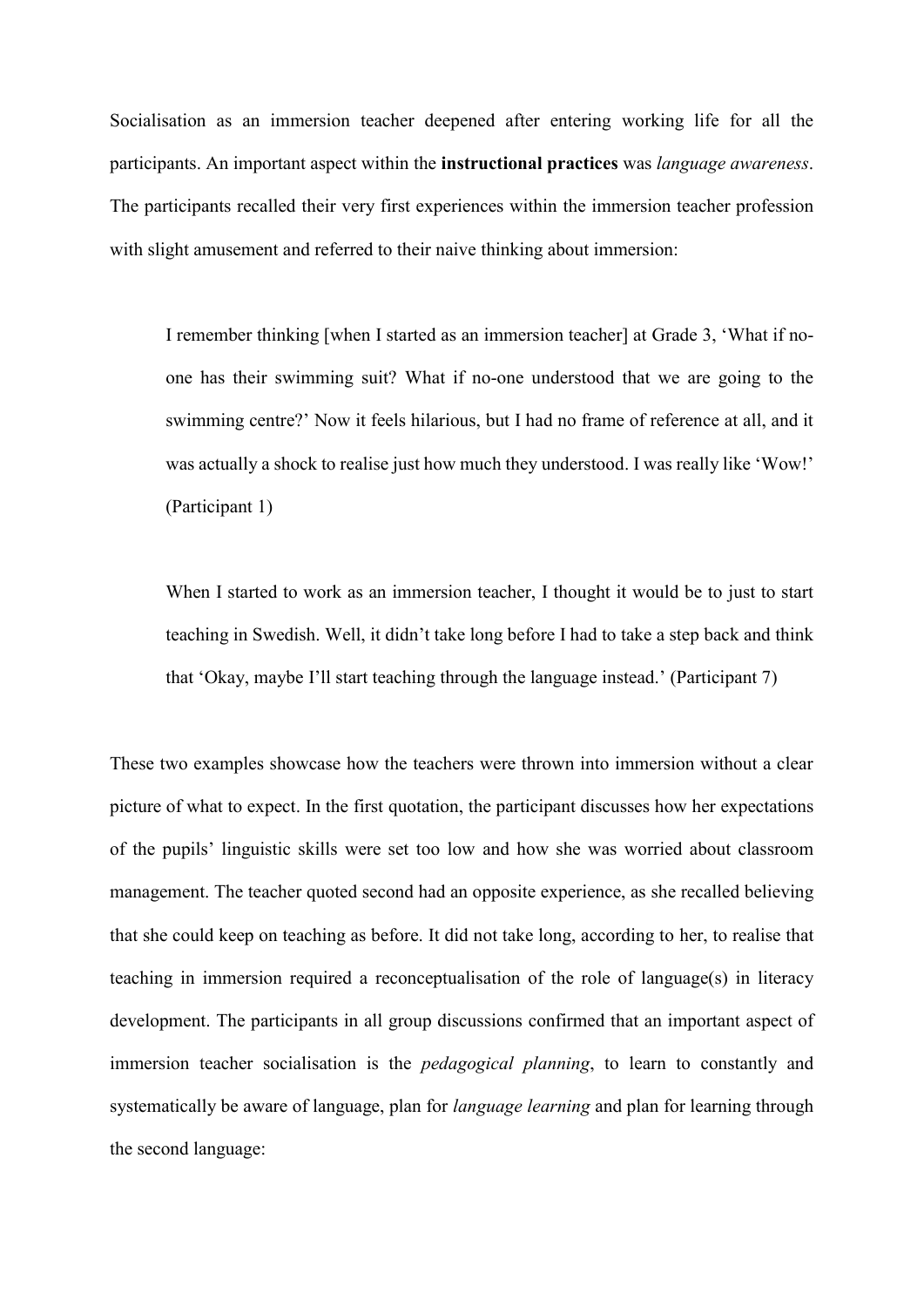I have indeed noticed that it takes careful planning, and meaningful planning, when you work in immersion, so that you know what are the aims and this fills the criteria; you cannot just enter a classroom and . . . or it is not meaningful if you just enter a classroom and start to teach; you need to think some in advance and plan. (Participant 3)

The need for additional planning in immersion was seen, for example, in finding adequate teaching *materials* for immersion. The participants discussed in length the lack of sufficient commercial teaching materials for immersion. They concluded that there are materials in Finnish and in Swedish, but nothing in between*.* This finding applied to both traditional books and digital materials. However, the new *core curriculum* for basic education in Finland had made the planning easier, as the curriculum now requires multidisciplinary teaching modules similar to those used in Swedish immersion (see Halinen, Harmanen, & Mattila, 2015; Bergroth, 2016):

It used to be that I was worried about how all the thematic stuff would fit together with the core curriculum we had back then, but now the new core curriculum requires the same things as we are already doing, so it has become much easier, that's for sure. (Participant 4)

The general move towards language-aware education policies has made the pedagogical planning easier in immersion. In fact, immersion teachers felt that they would be able to mentor the mainstream teachers in language-awareness, since it has always been a part of immersion and is now expected – more or less – of all teachers. Among the **relational practices** the general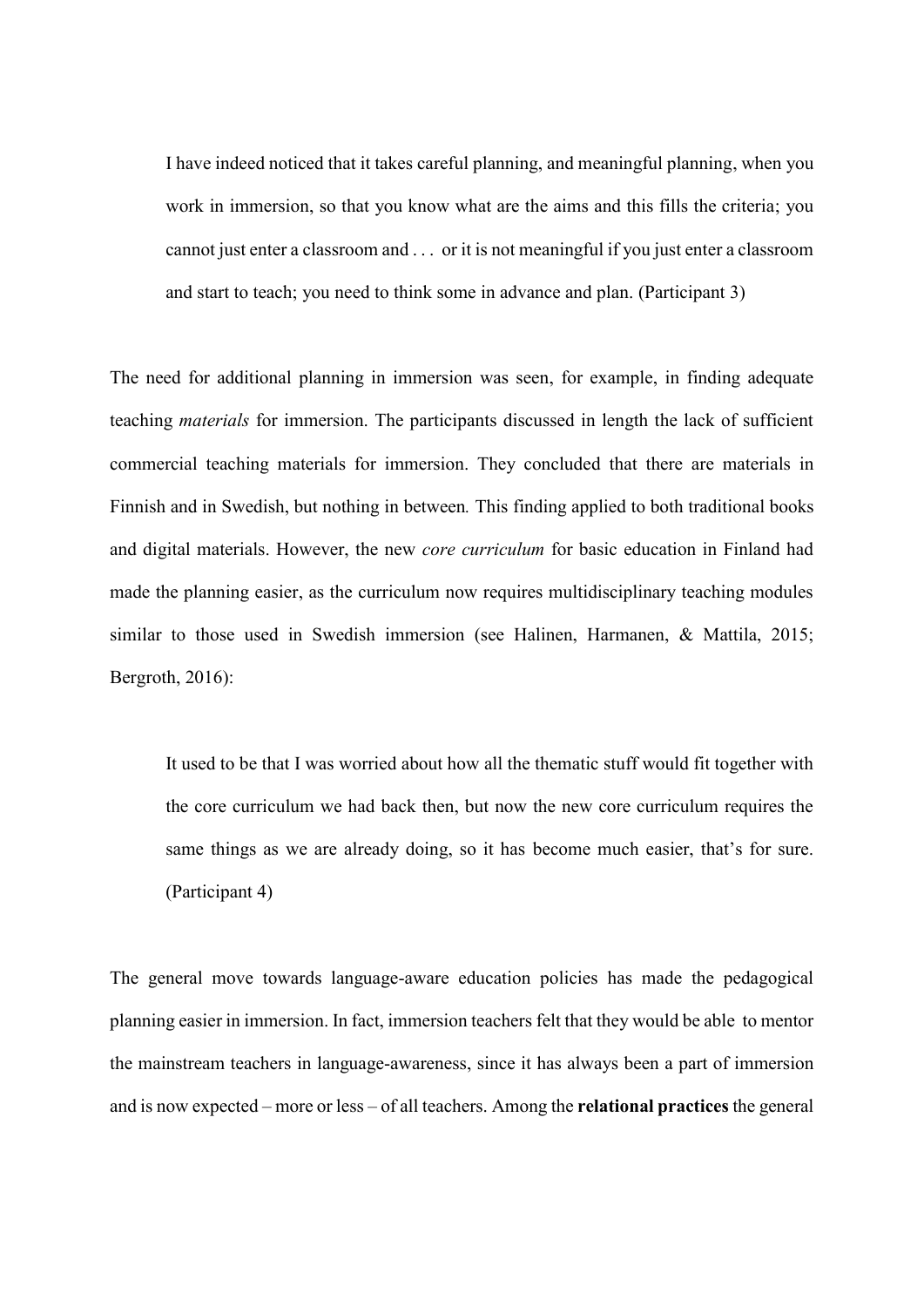importance of *mentors* for the teacher socialisation was reflected upon, as stated in the quotation below:

I think it is actually important too, even in mainstream classrooms too, that one would have a little more experienced colleague who has worked for a longer period within the school who comes in and helps out and directs one to the right track and so, that I think was, she helped me to come in this. (Participant 8)

The participants often named a specific person who had played a significant role in their immersion teacher socialisation. Usually this person had extensive experience as an immersion teacher and had worked in developing the programme or had served as an in-service training educator. The mentoring was also required when entering a new school community – not only when entering the new profession. Immersion teachers expressed often feeling alone with their immersion-related questions, for it is common for the teacher to be the only one at a given time working with a specific age group of pupils in Swedish (see also Cammarata & Tedick, 2012 for similar findings). The participants also connected the need for cooperation to pedagogical planning and language learning. When participant 4 suggested that different age groups could work with similar multidisciplinary teaching modules (themes) participant 5 agreed: "*exactly that: to make language visible, that we could get so much better at, because then they [=pupils] would see that we all work with the same theme during certain periods and then the teachers would be required to plan together".* The participants argued that choosing similar multidisciplinary modules for the whole school would open up for more *cooperation within the school* and it would enhance immersion pedagogy by increasing the visibility of theme-related language on the classroom walls (see also Pakarinen & Björklund, 2018). This desire to engage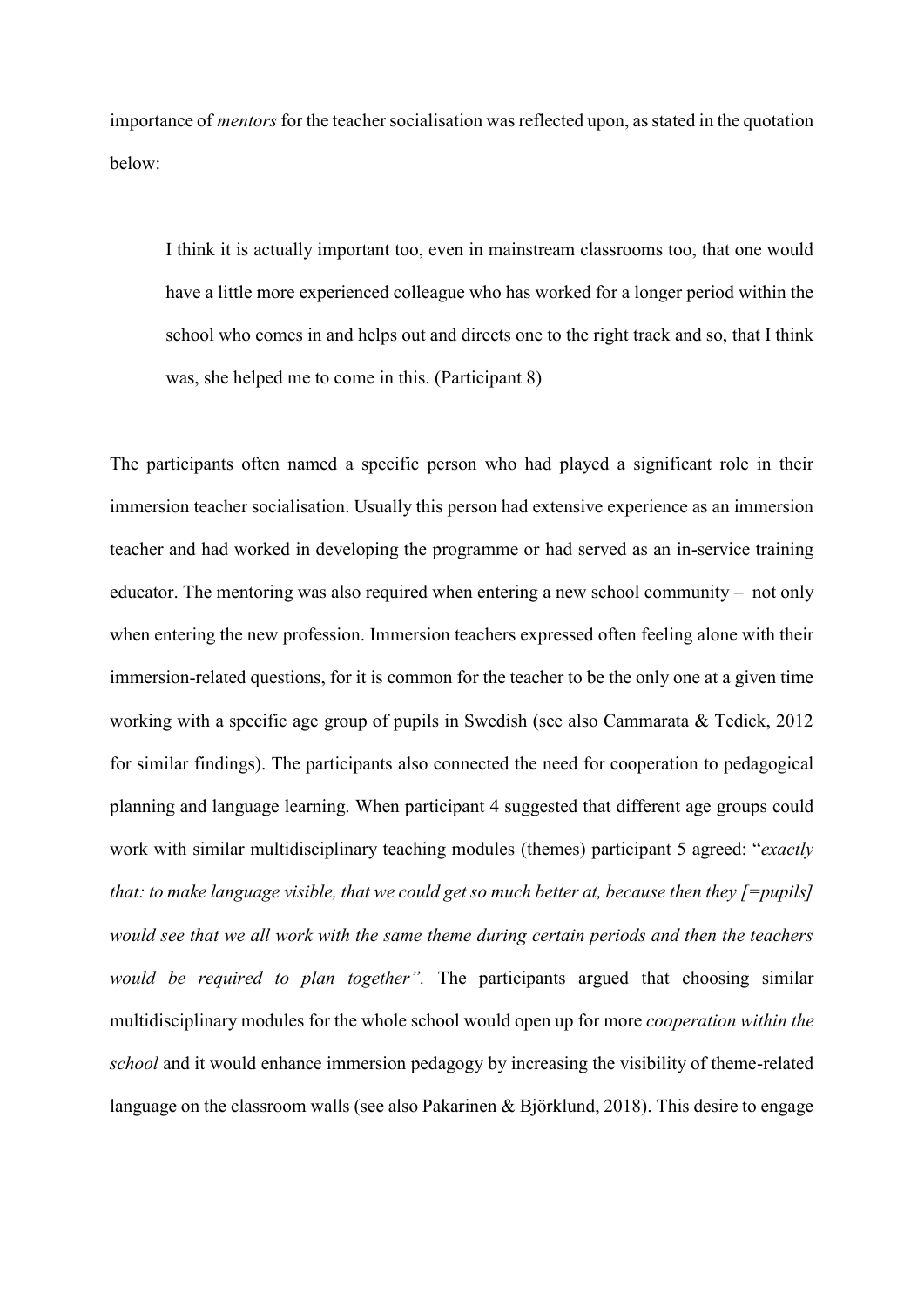in joint planning highlights also the two-way socialisation within the wider school operational culture (cf. Bonilla, 2017).

**Relational practices** included even references to *cooperation with the guardians*:

I was a bit nervous about the parental contacts. I had good grades and I was good in Finnish verb forms, but not so used to talking in Finnish. But I just thought that I'll have to laugh at my own expense and I will learn. When we had parental meetings I had written precise notes of what I wanted to say, but when I wanted to joke a bit, it went as it went. Then I remember that parents sat there and nodded supportively and I tried to look at them and thought 'This will work just fine.' (Participant 1)

Although a lack of sufficient language skills has often been connected to potentially negative influences on the level of professional satisfaction in bilingual education (see, for example, Oattes, Oostdam, de Graaff, & Wilschut, 2018), the participant above described a different kind of experience. She described insecurity about meeting the Finnish-speaking parents and her own lack of fluency in spoken Finnish. She recalled how the parents' supportive attitudes helped her. This showcases how languages in immersion are seen as a joint enterprise between the school and guardians, and becoming an immersion teacher includes the need to socialise in bilingual interactions, irrespective of linguistic backgrounds.

Utterances coded to **advocacy** resemble the need for cooperation within and outside school but they also include the notion of *information* and *persuasion* directed towards wider *society*. Teacher advocacy seems to be an issue brought up in mainly minoritised contexts where the teachers feel a sense of responsibility to advocate for their community (see, for example, Babino & Stewart, 2018; Ortiz & Franquiz, 2017).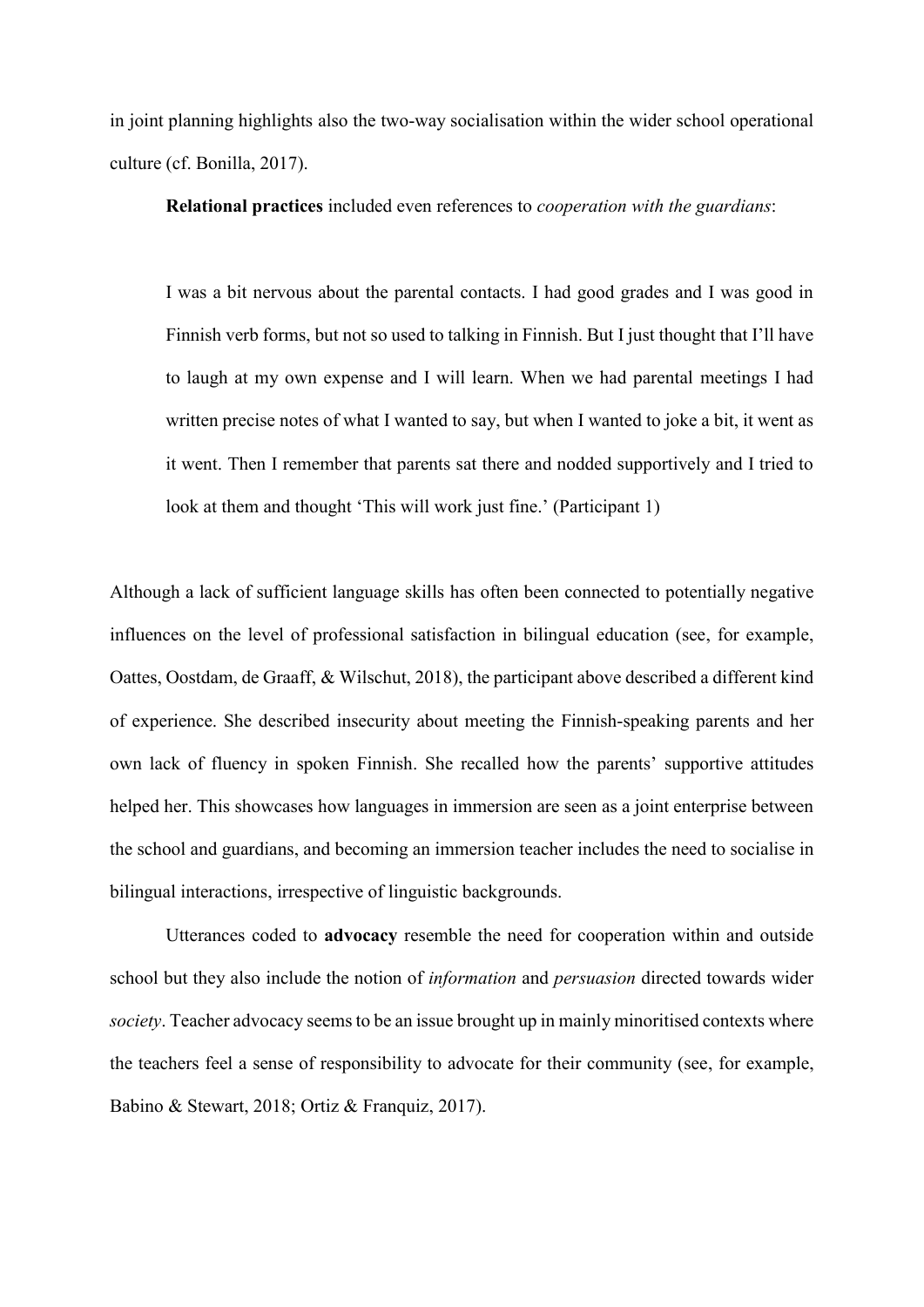The municipality should invest in the level of marketing and promote it. To put emphasis on the fact that this is an important thing. It has never, not even on the state level, been stated clearly. They only say that one should learn different languages earlier on and then they have forgotten altogether to tell, and then they talk about this obligatory Swedish; they talk only about the obligation: no-one says that there are thousands of families in Finland who voluntarily choose the language immersion route. (Participant 5)

Participants expressed frustration in the negative societal discourses about *Swedish in Finland*. In the quotation above, the teacher expressed the feeling of not being fully appreciated for doing the ground-breaking work for early language learning that is called for in Finnish society (Ministry of Education and Culture, 2017). At the same time, the teachers saw advocacy as a source of joy and empowerment, as they could see concrete proof in their pupils' dual-language learning that their efforts for maintaining bilingual Finland had not been in vain.

Teachers discussed further the need to advocate for immersion education and correct misconceptions, such as the persistent belief that immersion is not suitable for all (see also Fortune & Menke, 2010; Genesee & Fortune, 2014):

We talked earlier about the so-called weak pupils – weak regarding reading and writing mostly – so I remember a few pupils who had it really difficult with reading, writing and school generally, different kinds of problems, but they now speak fluent immersion language. I think, on a personal level, one gets so 'Yeah, you fix this and now you have an additional language.' So, maybe there is this discussion about immersion being some kind of elite-school or that only the talented pupils can manage it, but it is not it. I feel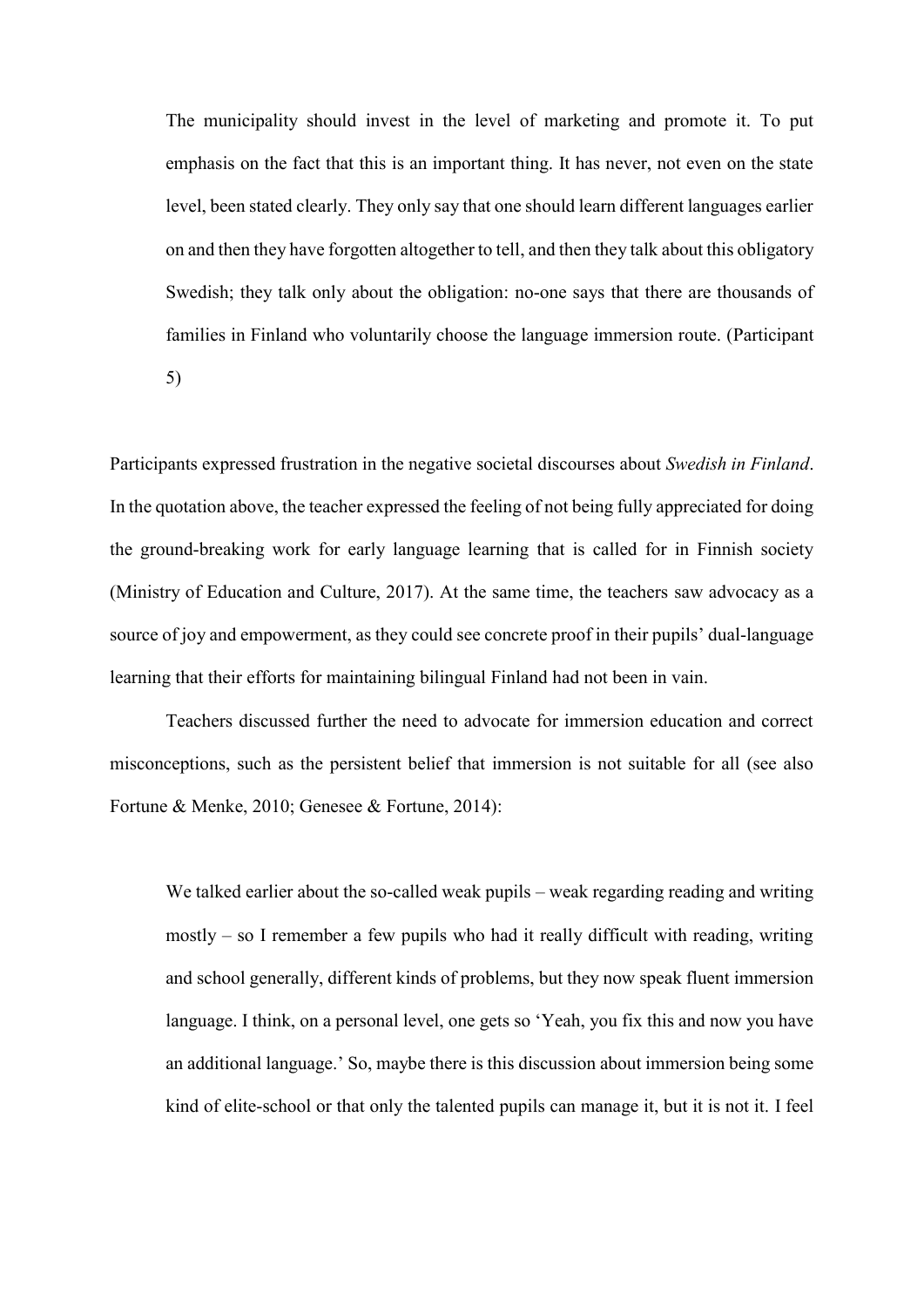often that it is the weaker pupils that can take this kind of teaching to their hearts: immersion pedagogy. (Participant 1)

In all the group discussions, the teachers reflected on the immersion pupil population and concluded that there are similarities with and differences from mainstream education. To understand these similarities and differences is an essential aspect of immersion teacher socialisation.

#### **5. Discussion**

In this article, we analysed experiences of teacher socialisation among eight immersion teachers. Regarding the concept itself, we conclude that immersion teacher socialisation bares similarities to a more general teacher socialisation. However, as pointed out by Meier (2018) multilingual socialisation in education has not been previously examined to any greater degree. We agree that it provides an alternative structure for reflecting plurilingual language use in language education. However, we argue that immersion teacher socialisation is not only about language use and language related practices and connected multilingual socialisation to teacher socialisation. For this purpose we identified what kind of experiences influence teacher socialisation prior and after qualification and how the experiences were related to immersion education specifically. Naturally, all of the participants had early experiences that had influenced the process of becoming a teacher in general*,*such as having earlier teachers and relatives as role models (see also Huhtala, 2015; Lortie, 1975; Uzum, 2017; Zeichner & Gore, 1990), but only a few of the informants reported such experiences that had affected immersion teacher socialisation specifically. During the pre-service teacher education, one of the participants had oriented towards immersion, while the others had gained their immersion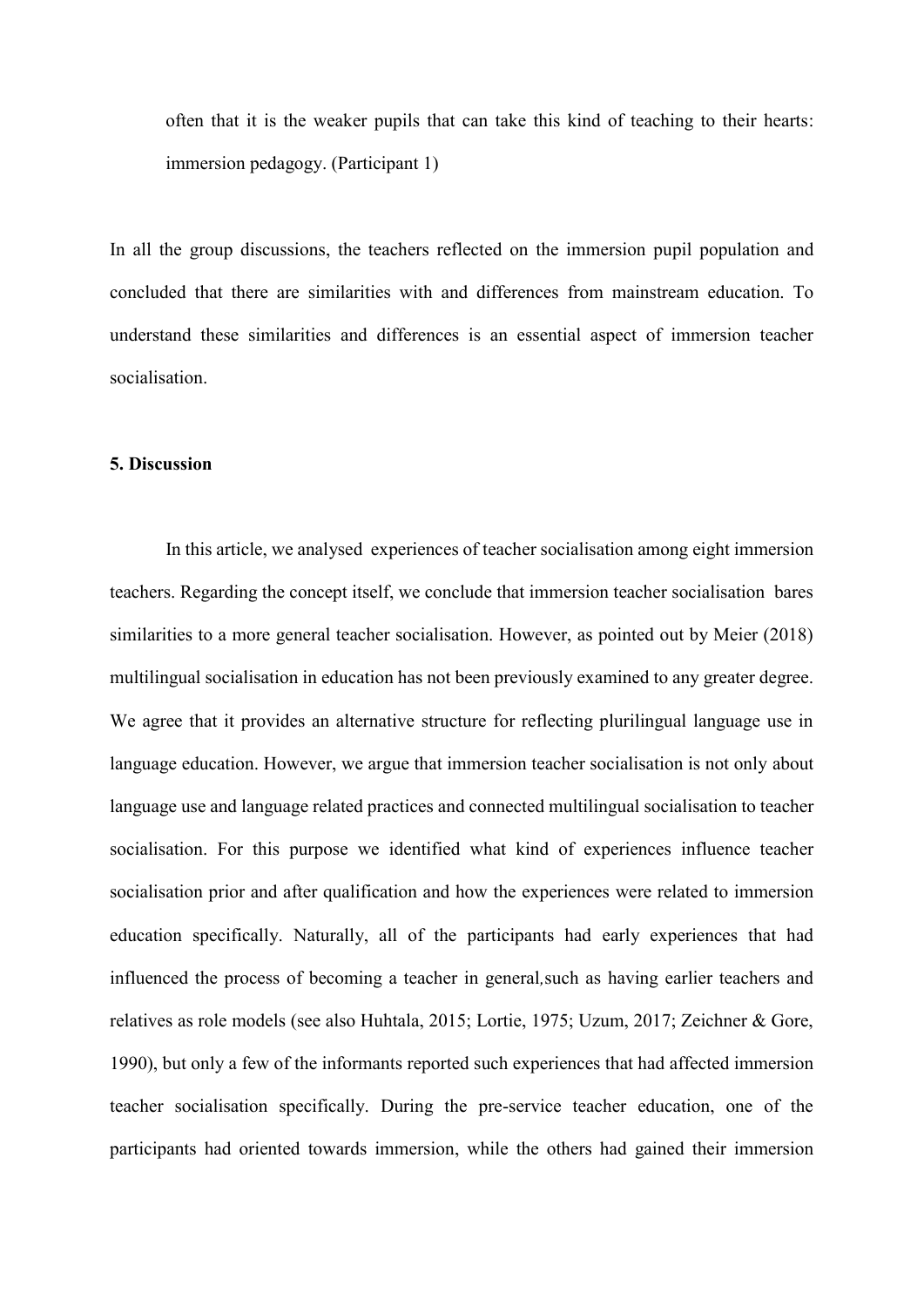knowledge through in-service training (cf. Bergroth, 2015; Bonilla, 2017). We concluded that the general teacher education neither prepared student teachers for immersion instruction nor gave them an immersion teacher identity (see also Alisaari et al, 2019). It seemed to be a coincidence, rather than active choice, that the informants became immersion teachers after graduating. This haphazard nature of finding the right teachers for immersion may well be a reason for the experienced problems increasing the provision of immersion programmes in the municipalities (Peltoniemi et al, 2018) .

As in previous socialisation studies (cf Maloney, 2013; Zeichner & Gore, 1990) the working life had great importance for the socialisation process among the immersion teachers. In the experiences after qualification it was easier to identify immersion specific socialisation trajectories. Due to the lack of immersion teacher education or prior experiences in immersion instruction the teachers often entered the immersion teacher profession with somewhat misguided expectations. The socialisation in working life consisted of instructional and relational aspects, as well as advocacy. Instructional socialisation related to awareness of language(s) and to lack of materials (see also Bergroth, 2015; Peltoniemi et al, 2018). The need for additional pedagogical and linguistic planning started immediately when entering the profession and continued throughout their career. Relational practices and competences were important in immersion teacher socialisation, especially those involving a specific, more experienced person as a mentor, as well as the importance of cooperation with other teachers in general (see also Bendtsen, 2016; Huhtala, 2015; Pappa, 2018). Relations included bilingual interactions, such as when cooperating with guardians, regardless of the teachers' linguistic backgrounds. The wider sociocultural socialisation included the need to act as an advocate for both minority (Swedish) language and for immersion education in society. This role caused frustration among the participants regarding negative attitudes towards the national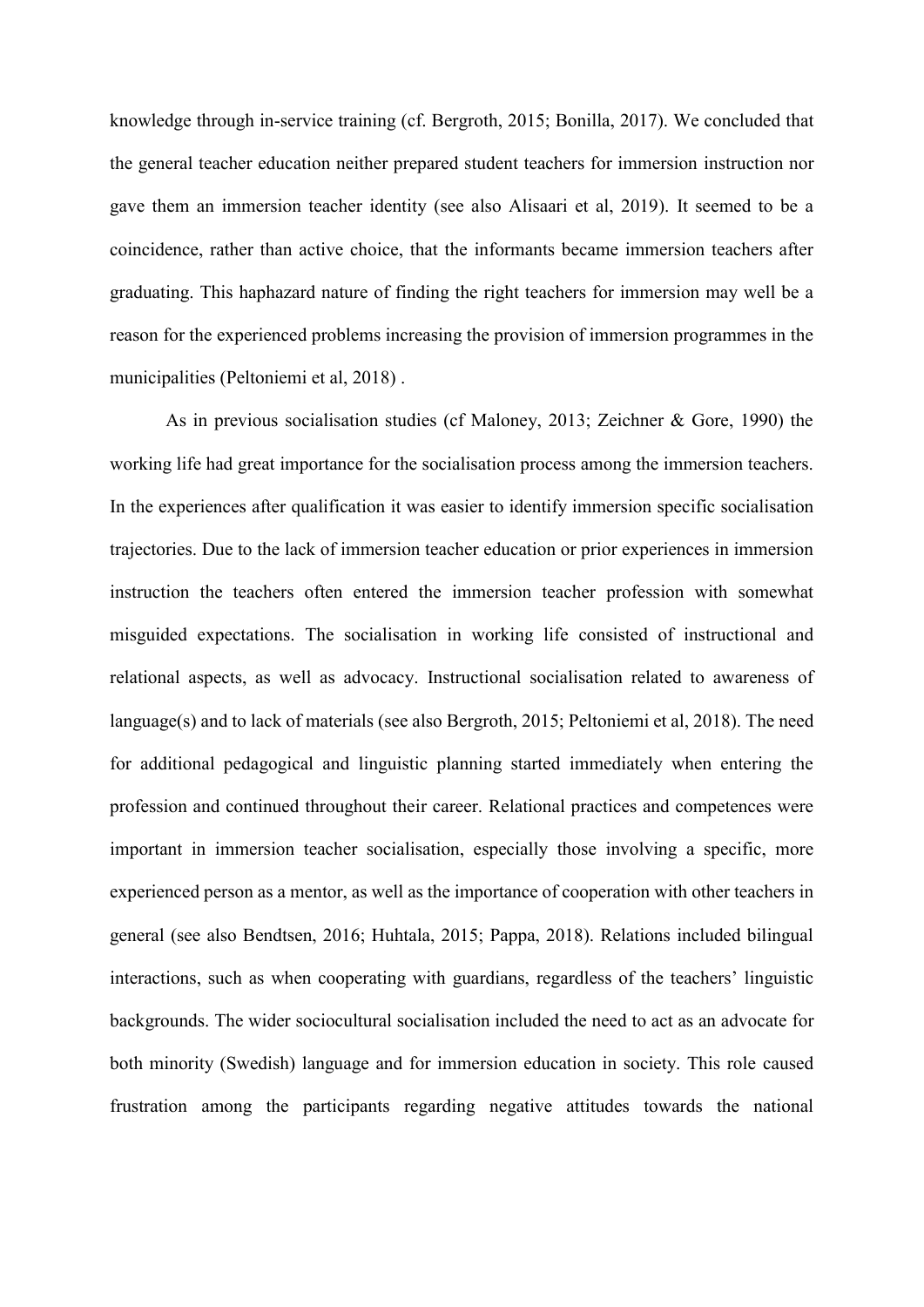bilingualism in Finland but also joy upon seeing the development of the pupils' dual-language learning.

Our second aim was to discuss how insights from immersion teacher-related socialisation experiences can be used to further develop immersion teacher education. The study had its limitations as it gave a voice to only eight immersion teachers with various experiences and pathways to the immersion teacher profession. An obvious limitation is that we were unable to recruit a teacher with experience in immersion pre-service teacher education. However, we are aware that this is also true for most teachers in additive bilingual educational programmes around the world (Peltoniemi, 2015; Cammarata & Ó Ceallaigh, 2018; McPake, McLeod, O'Hanlon, Fassetta, & Wilson 2016). Therefore, immersion teachers without immersion teacher education are – regrettably – representative of the profession. Despite the limitations, the principal implication of the study was that becoming an immersion teacher is a multifaceted process for which a traditional, monolingually oriented teacher education does not fully prepare the teacher (cf. Alisaari et al, 2019). Based on our findings, we argue that future immersion teacher education – and on a more general level, any language-aware teacher education – needs to recognise the holistic view of the variety of teacher competences required.

Our findings indicate that instructional skills, and especially language and content integration, should constitute the heart and soul of the immersion teacher profession and immersion teacher education. Furthermore, general teacher oriented studies in education and studies in individual and societal multilingualism and linguistics should continuously inform each other. Regarding the relational competences, we concluded that mainstream teacher education and immersion teacher education both benefit from close cooperation in the linguistically diverse societies we live in. To promote a fruitful cooperation between different educational strands in the future professional life, immersion teacher students need to have opportunities to train for this kind of cooperation within their studies. Any language-aware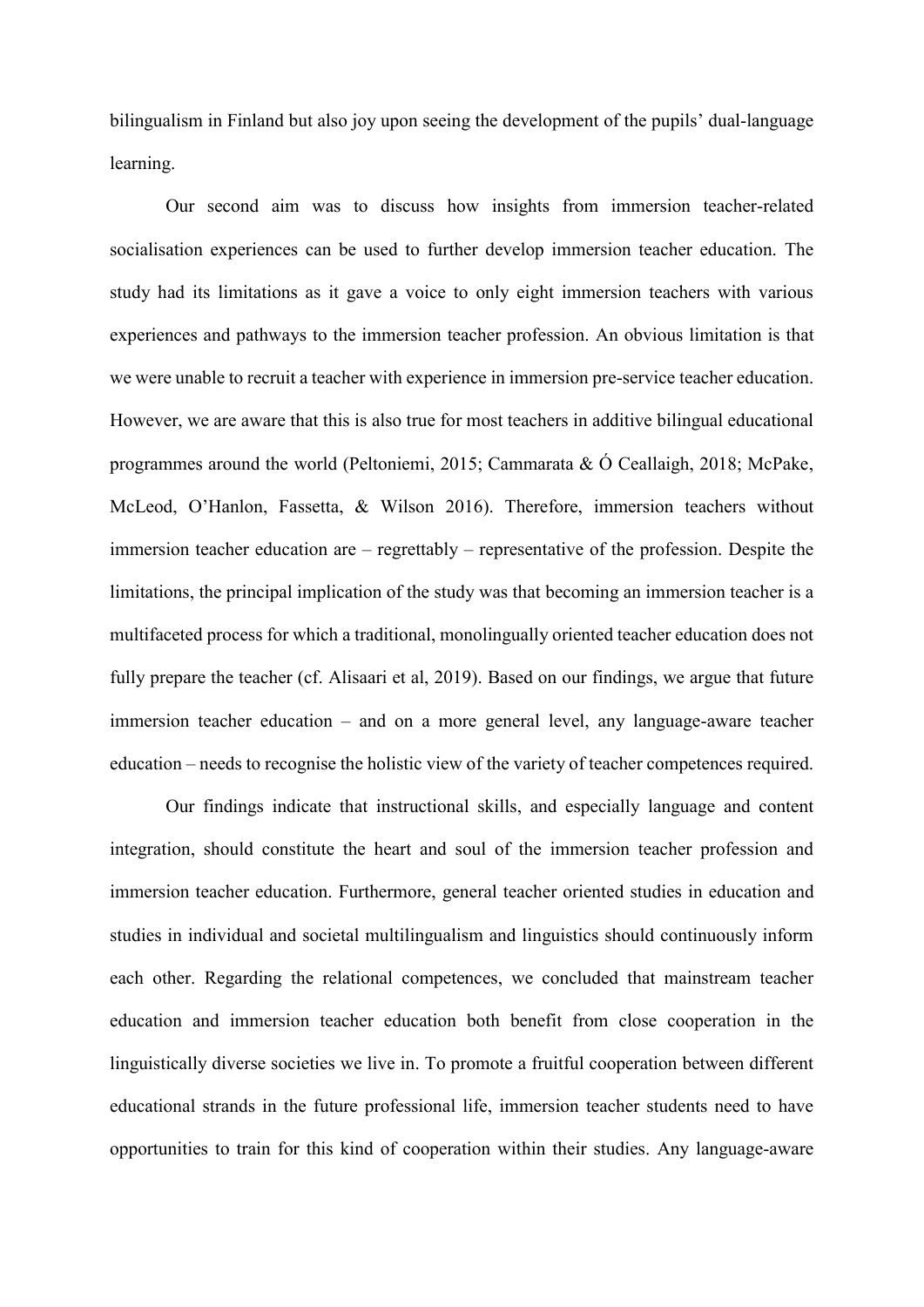teacher education needs to emphasise the development of the school operational culture across languages, the curriculum and even different grade levels. The bilingual needs of immersion pupils and teachers need to be catered for. Although immersion teacher students in Finland mainly represent the majority background and thus need excessive support for their second language (and culture) learning, development of the mainstream language is also needed. Immersion teachers will most likely use both languages in their future profession for communicating with different stakeholders, for seeking optimal educational materials, and for creating new materials, even though they use either Swedish or Finnish, not both, with their pupils.

Our findings highlighted the importance of sociocultural skills, and one of our main implications is that tools and competences to advocate for immersion education and the minority language need to be a part of the immersion teacher education, since immersion forms a part of changing society. Immersion teachers play a crucial role in supporting minority language maintenance and promoting positive attitudes towards language learning in society. This requirement for advocacy implies that language-aware education in general can be strengthened by adding knowledge about different kinds of minority language positions in society. As immersion teachers tend to be from the majority background, it is not self-evident that their prior experiences have prepared them for advocating for minority positions.

To conclude, as a result of our findings, we envisioned what a such language-aware teacher education could entail, including relational, instructional and more sociopolitical advocacy-related aspects. We argue that language-aware teacher education is needed to support all school communities, not solely schools with language immersion orientation, to become more language-aware in line with current European language-in-education policies (see European Commission, 2018). To meet the needs of diverse student population in the future working life, student teacher socialisation into language-awareness should be better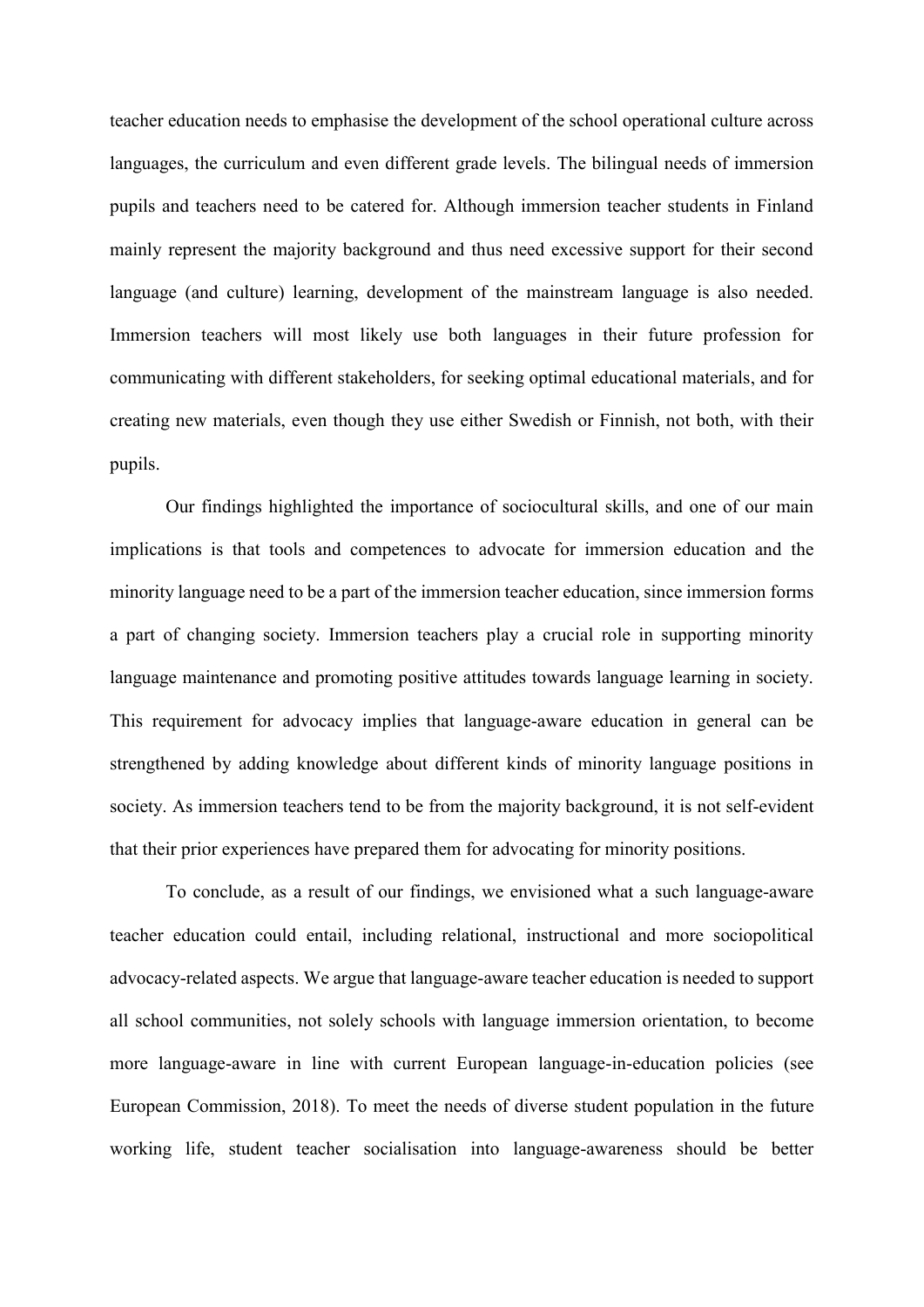incorporated into the pre-service teachers' studies. Following up on the outcomes of the innovative pre-service immersion teacher education in Finland can be a solid starting point for developing the language-aware teacher education further.

#### **References**

Ahearn, L. (2001). Language and agency. *Annual Review of Anthropology, 30*, 109–137.

Alisaari, J., Heikkola, L. M., Commins, N., & Acquah, E. O. (2019). Monolingual ideologies confronting multilingual realities. Finnish teachers 'beliefs about linguistic diversity. *Teaching and Teacher Education*, *80*, 48–58. doi: 10.1016/j.tate.2019.01.003

Bergroth, M. (2016). Reforming the National Core Curriculum for bilingual education in Finland, *Journal of Immersion and Content-Based Language Education, 4:1*, 86–107. doi: 10.1075/jicb.4.1.04ber

Bergroth, M. (2015). *Kotimaisten kielten kielikylpy. [Language Immersion in the national languages]*. Vaasa: Vaasan yliopisto. Retrieved from: [https://osuva.uwasa.fi/bitstream/handle/10024/7226/isbn\\_978-952-476-617-3.pdf?sequence=1](https://osuva.uwasa.fi/bitstream/handle/10024/7226/isbn_978-952-476-617-3.pdf?sequence=1)

Aspfors, J., Bendtsen, M., & Hansén, S-E. (2017). Nya lärare möter skola och klassrum [New teachers meet school and classroom]. In S-E. Hansén & L. Forsman (Eds.), *Allmändidaktik – Vetenskap för lärare [General didactics – Science for teachers]* (pp. 319–340). Lund: Studentlitteratur.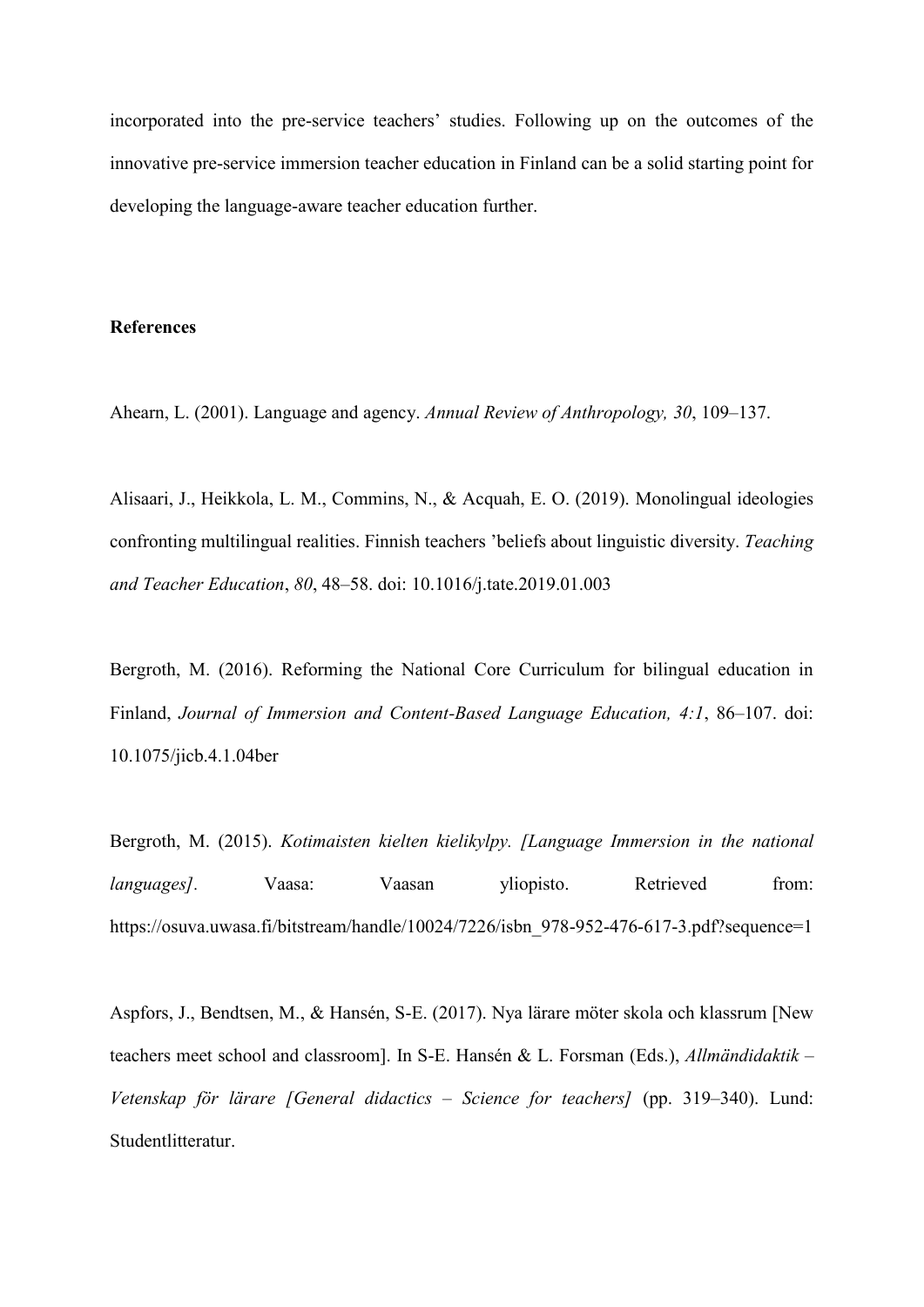Babino, A., & Stewart, M. A. (2018). Remodeling dual language programs: Teachers enact agency as critically conscious language policy makers. *Bilingual Research Journal*, *41:3,* 272– 297. doi: 10.1080/15235882.2018.1489313

Bendtsen, M. (2016). *Becoming and being a language teacher. Evolving Cognitions in the transition from student to teacher.* Åbo: Åbo Akademi förlag. Retrieved from [http://urn.](http://urn/)fi/URN:ISBN:978-951-765-831-7

Björklund, S., & Mård-Miettinen, K. (2011). Integrating Multiple Languages in Immersion: Swedish immersion in Finland. In D. J. Tedick, D. Christian & T. W. Fortune (Eds.), *Immersion Education. Practices, Policies, Possibilities* (pp. 13–35). Bristol: Multilingual Matters.

Block, D. (2015). Structure, agency, individualization and the critical realist challenge. In P. Deters, X. Gao, E. R. Miller & G. Vitanova (Eds.), *Theorizing and analyzing agency in second language learning. Interdisciplinary approaches* (pp. 17–36). Bristol, NY: Multilingual **Matters** 

Bonilla, C.M. (2017). Relational professionalism in a bilingual teacher association: Promoting occupational identities and pedagogic agency, *Bilingual Research Journal*, *40:3*, 304–317. doi: 10.1080/15235882.2017.1351009

Cammarata, L., & Haley, C. (2017). Integrated content, language, and literacy instruction in a Canadian French immersion context: a professional development journey. *International Journal of Bilingual Education and Bilingualism*, *21:3*, 332– 348. doi: 10.1080/13670050.2017.1386617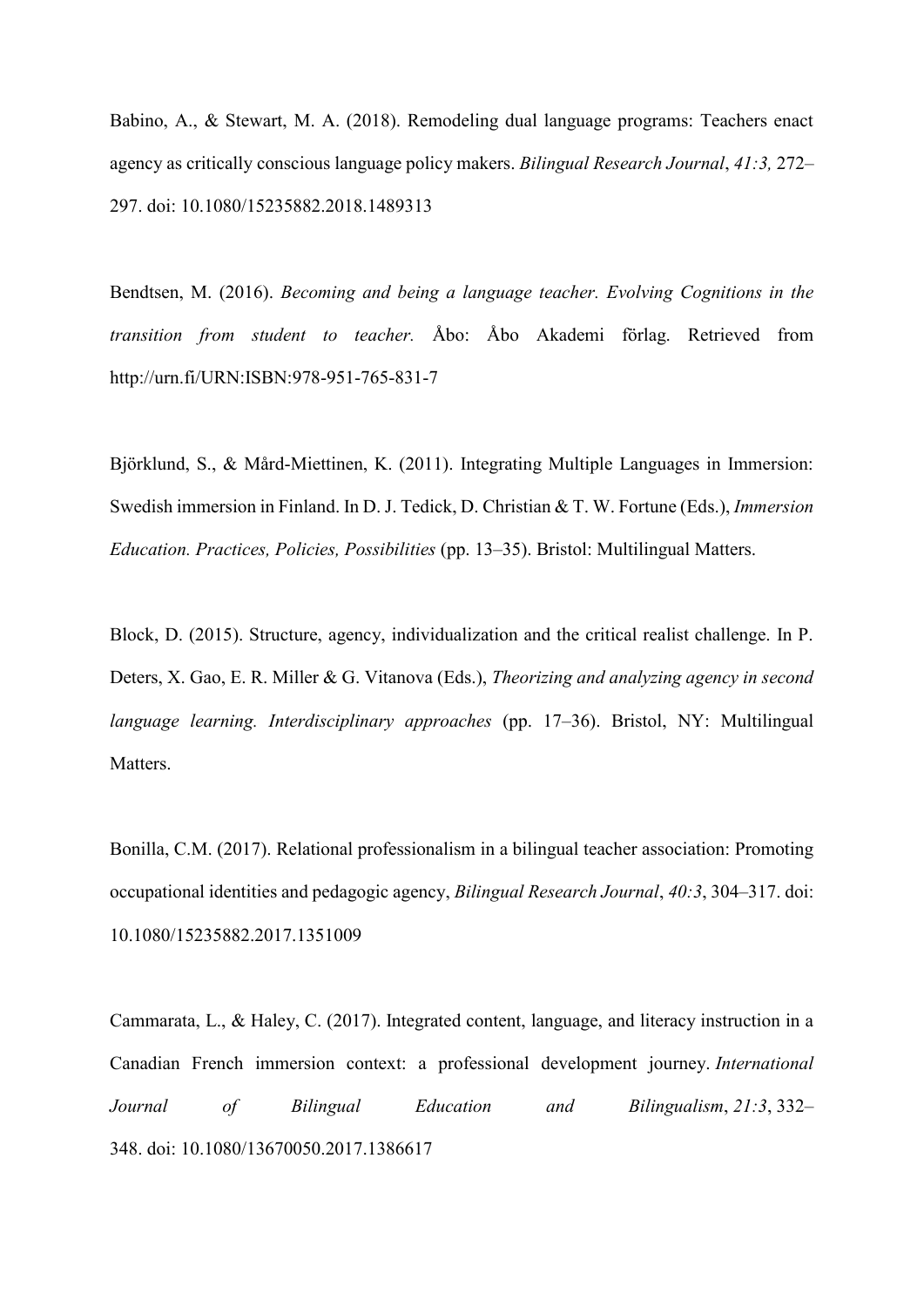Cammarata, L., & Ó Ceallaigh, T.J. (2018). Teacher education and professional development for immersion and content-based instruction: Research on programs, practices, and teacher educators. *Journal of Immersion and Content-Based Language Education. 6:2,* 153–161. doi: [10.1075/jicb.00004.cam](https://doi.org/10.1075/jicb.00004.cam)

Cammarata, L., & Tedick, D. (2012). Balancing Content and Language in Instruction: The Experience of Immersion Teachers. *The Modern Language Journal, 96:2*, 251–269. doi: 10.1111/j.1540-4781.2012.01330.x0026-7902/12/251–269

European Commission. (2018). *Language Awareness in Schools – developing comprehensive approaches to language learning. ANNEX to the Proposal for a Council Recommendation on a comprehensive approach to the teaching and learning of languages.*  Retrieved from [https://eur-lex.europa.eu/resource.html?uri=cellar:1cc186a3-5dc7-11e8-ab9c-](https://eur-lex.europa.eu/resource.html?uri=cellar:1cc186a3-5dc7-11e8-ab9c-01aa75ed71a1.0001.02/DOC_2&format=PDF)[01aa75ed71a1.0001.02/DOC\\_2&format=PDF.](https://eur-lex.europa.eu/resource.html?uri=cellar:1cc186a3-5dc7-11e8-ab9c-01aa75ed71a1.0001.02/DOC_2&format=PDF)

Finnish National Board of Education. (2016). *National core curriculum for basic education 2014*. Publications 2016:5. Helsinki.

Fortune, T. W., & Menke, M. (2010). *Struggling learners and language immersion education: Research-based, practitioner-informed responses to educator ́s top questions.* Minneapolis, MN: Center for Advanced research on language acquisition (CARLA).

Genesee, F., & Fortune, T. (2014). Bilingual education and at risk students. *Journal of immersion and content-based language education, 2:2*, 196–209. doi: 10.1075/jicb.2.2.03gen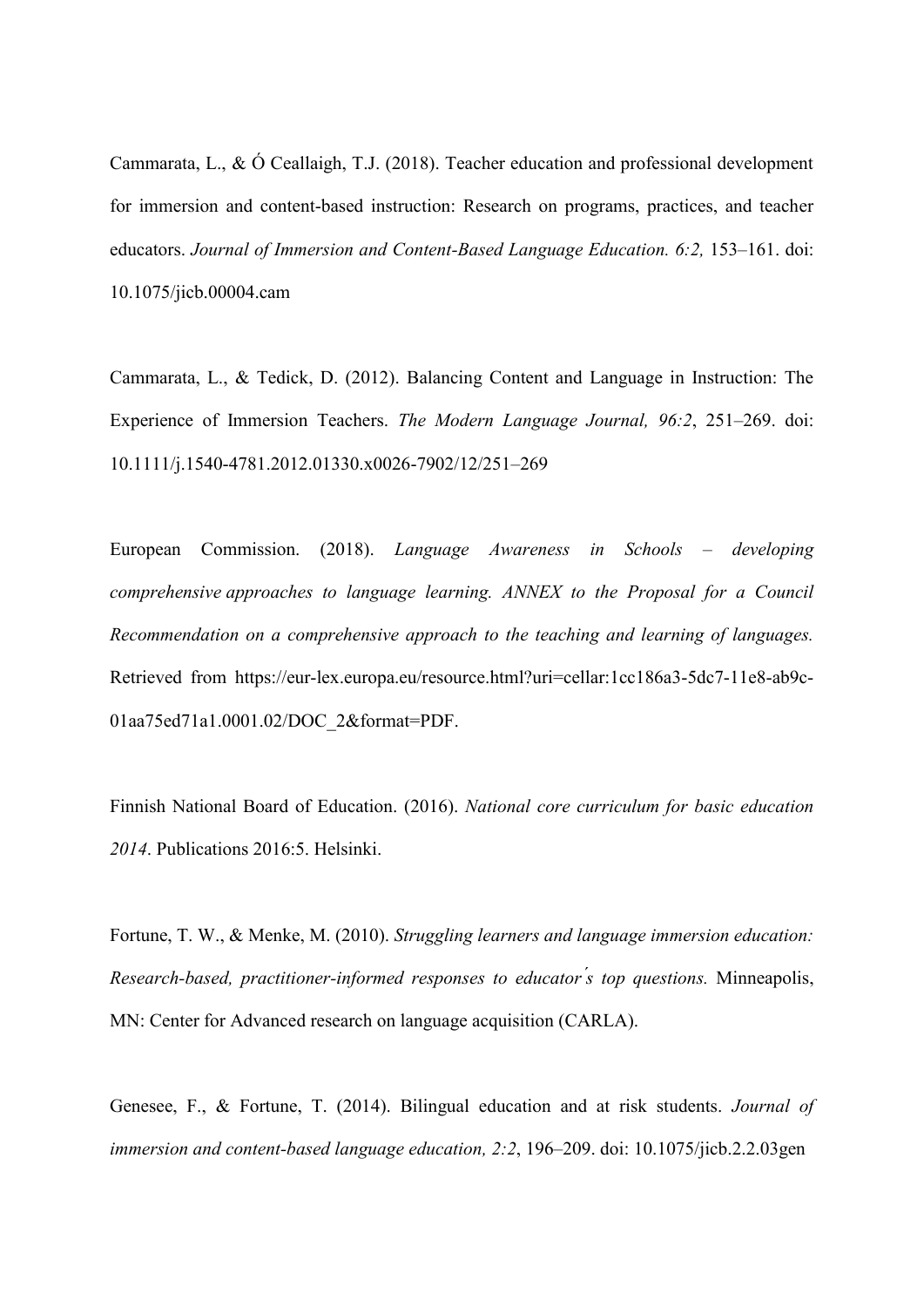Genesee, F., & Lindholm-Leary, K. (2013). Two case studies of content-based language education. *Journal of Immersion and Content-Based Language Education, 1:1*, 3–33. doi: 10.1075/jicb.1.1.02gen issn2212–8433/e-issn2212–8441

Halinen, I., Harmanen, M., & Mattila, P. (2015). Making sense of complexity of the world today: why Finland is introducing multiliteracy in teaching and learning. In V. Bozsik (Eds.), *Improving literacy skills across learning. CIDREE Yearbook 2015* (pp. 136–153). Budapest: HIERD.

Huhtala, A. (2015). Becoming a Language Teacher: A dream come true or a source of anxiety? *Apples - Journal of Applied Language Studies, 9(1),* 53–69. Retrieved from http://apples.jyu.fi/

Leavy, A., Hourigan, M., & Ó Ceallaigh, T.J. (2018). Unpacking dimensions of immersion teacher educator identity. *Journal of Immersion and Content-Based Language Education. 6:2,* 218–243. doi: [10.1075/jicb.17026.lea](https://doi.org/10.1075/jicb.17026.lea)

Lengeling, M. M. P., Mora Pablo, I., & Barrios Gasca, B. L. (2017). Teacher Socialization of EFL Teachers at Public School Levels in Central Mexico/Socialización de maestros de inglés a niveles públicos en el centro de México. *Profile: Issues in Teachers' Professional Development, 19(1),* 41–54. doi: 10.15446/profile.v19n1.53244

Levinson, B. A. U., Sutton, M., & Winstead, T. (2009). Education Policy as a Practice of Power: Theoretical Tools, Ethnographic Methods, Democratic Options. *Educational Policy, 23(6),* 767–795. doi: 10.1177/0895904808320676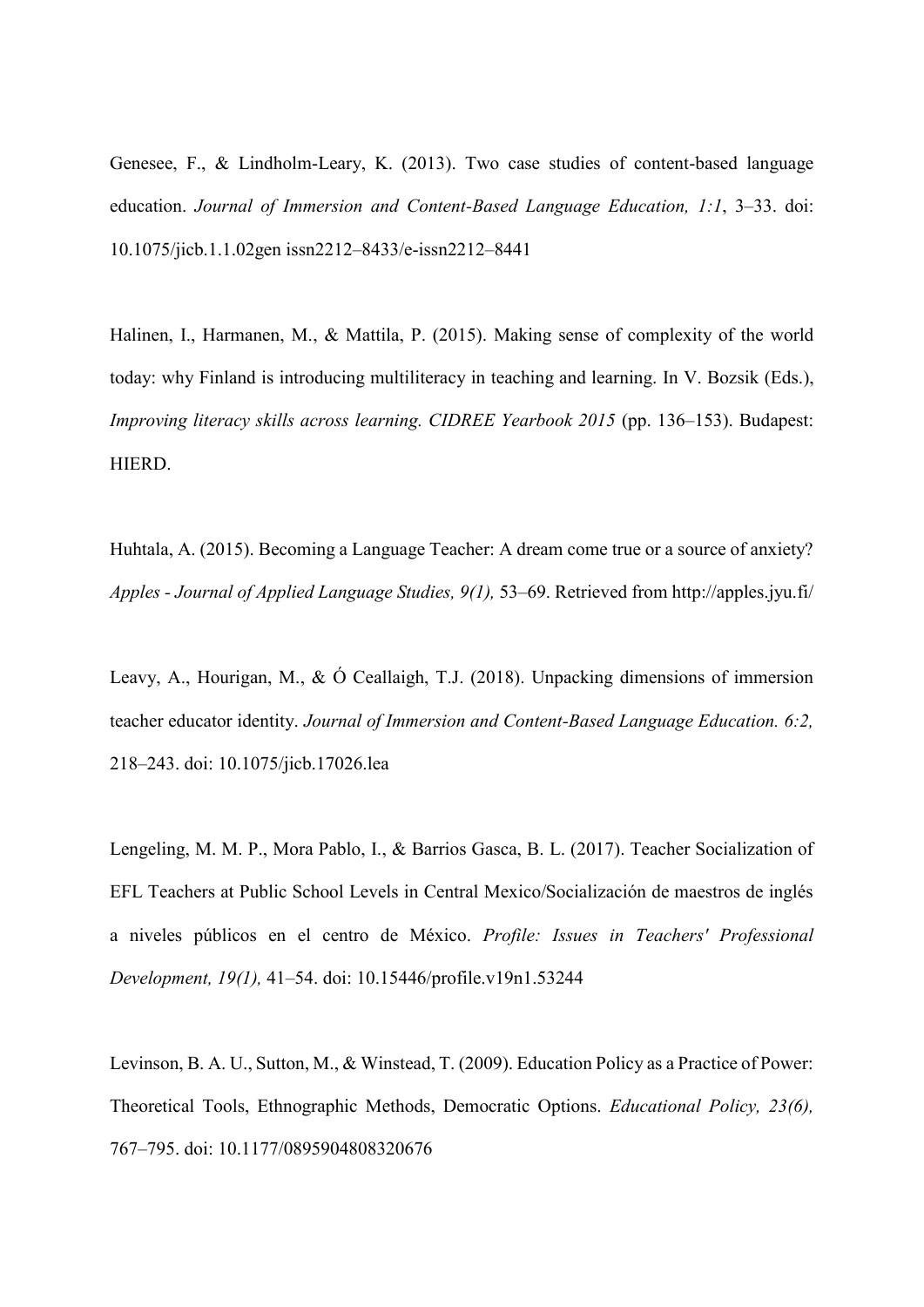Lortie, D. C. (1975). *Schoolteacher. A Sociological Study.* Chicago: The University of Chicago Press.

Lyster, R. (2007). *Learning and Teaching Languages Through Content. A counterbalanced approach.* Amsterdam/Philadelphia: John Benjamins Publishing Company.

Maloney, P. (2013). Professional Socialization of Teachers. In J. Ainsworth (Eds.), *Sociology of Education: An A-to-Z Guide.* Thousand Oaks: SAGE Publications. doi: 10.4135/9781452276151.n322

McPake, J., McLeod, W., O'Hanlon, F., Fassetta, G., & Wilson, M. (2016). Professional development programmes for teachers moving from majority to minoritised language medium education: Lessons from a comparative study. *Language Policy*, 1–27. doi: 10.1007/s10993- 015-9395-6

Meier, G. (2018). Multilingual socialisation in education: Introducing the M-SOC approach, *Language Education and Multilingualism, 1/2008,* 103–125. doi: 10.18452/19034

Ministry of Education and Culture. (2017). *Multilingualism as a strength. Procedural recommendations for developing Finland's national language reserve*. Retrieved from https://minedu.fi/en/multilingualism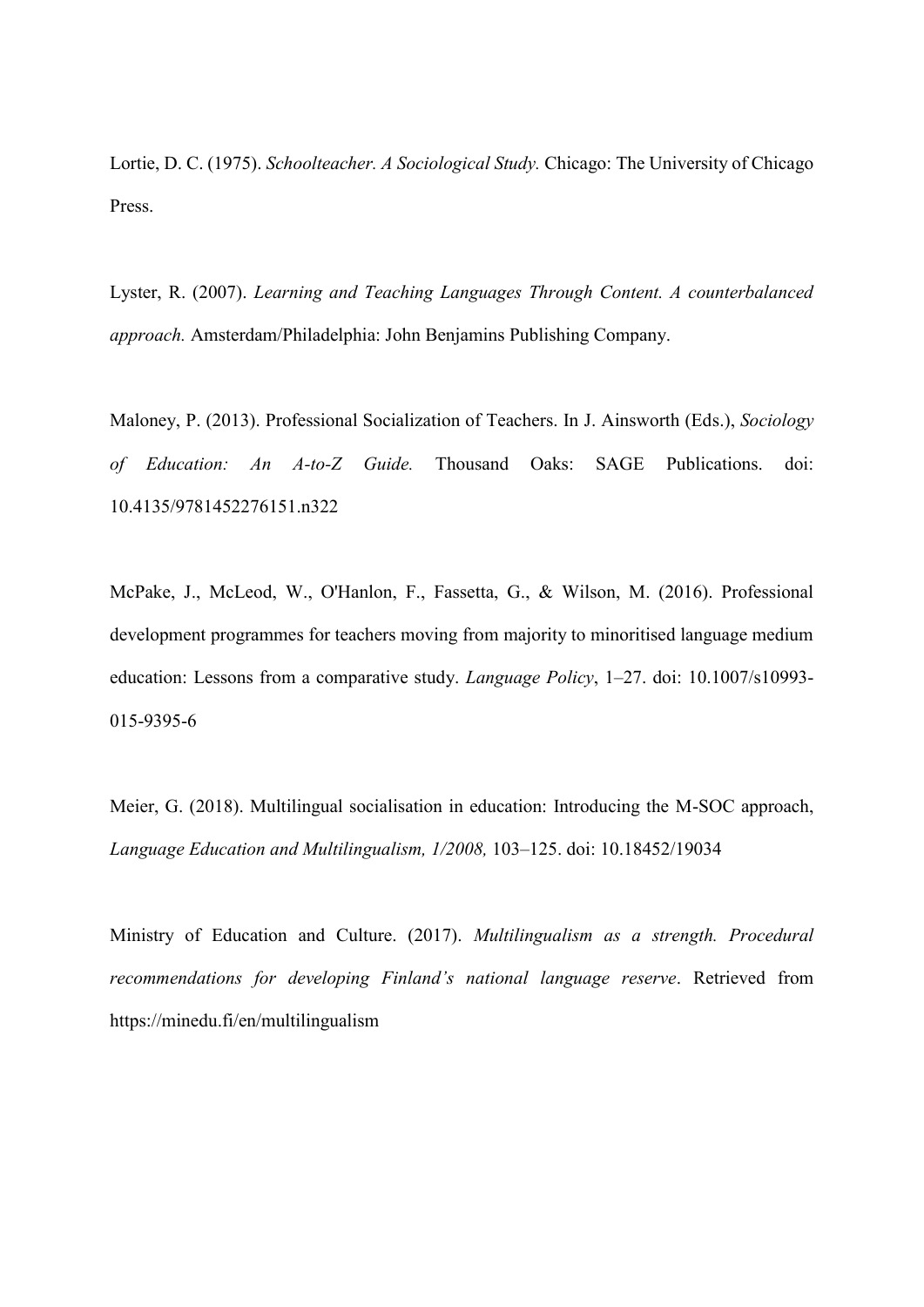Morton, T. (2017). Reconceptualizing and describing teachers' knowledge of language for content and language integrated learning (CLIL), *International Journal of Bilingual Education and Bilingualism*, *21:3*, 275–286. doi: [10.1080/13670050.2017.1383352](https://doi.org/10.1080/13670050.2017.1383352)

Niemi, H., & Jakku-Sihvonen R. (2006). Research-based teacher education in Finland. In R. Jakku-Sihvonen & H. Niemi (Eds.), *Research-based teacher education in Finland: Reflections by Finnish teacher educators* (pp. 31–51). Turku: Finnish Educational Research Association.

Nikula, T., Dafouz, E., Moore, P., & Smit U. (2016). *Conceptualising Integration in CLIL and Multilingual Education*. Bristol, Buffalo, Toronto: Multilingual Matters.

Oattes, H., Oostdam, R., de Graaff, R., & Wilschut, A. (2018). The challenge of balancing content and language: Perceptions of Dutch bilingual education history teachers. *Teaching and Teacher Education*, *70*, 165–174. doi: 10.1016/j.tate.2017.11.022

Ochs, E. (2000). Socialization. *Journal of Linguistic Anthropology 9:1–2,* 230–233.

Ortiz, A.A. & Fránquiz, M.E. (2017). Co-editors' introduction: The central role of advocacy in ensuring excellence in education for English learners, *Bilingual Research Journal, 40:3*, 241– 245. doi: 10.1080/15235882.2017.1361896

Pakarinen, S. & Björklund, S. (2017). Multiple language signage in linguistic landscapes and students' language practices: A case study from a language immersion setting. *Linguistics and Education*, *44*, 4–11. doi: 10.1016/j.linged.2017.10.005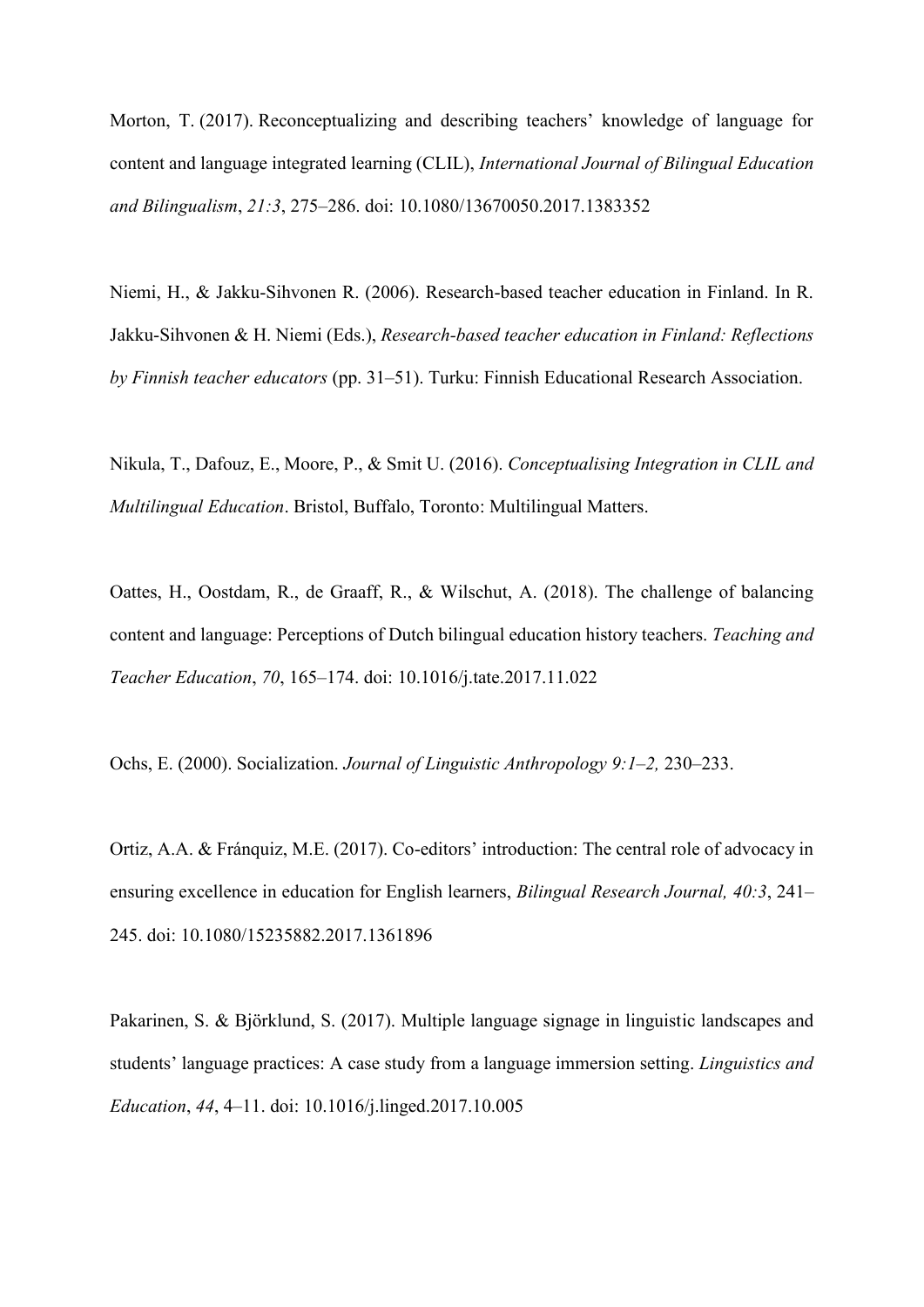Pappa, S. (2018). *"You've Got the Color, but You Don't Have the Shades". Primary Education CLIL Teachers' Identity Negotiation within the Finnish Context.* Jyväskylä Studies in Education, Psychology and Social Research. Jyväskylä: Jyväskylä universitet. Retrieved from https://jyx.jyu.fi/handle/123456789/58586

Peltoniemi, A. (2017). Lärarstudenters och verksamma lärares åsikter om vad som är viktigt i utbildningen till språkbadsklasslärare. [Teacher students' and active teachers' views of what is important in the immersion class teacher education]. In N. Keng, A. Nuopponen, & D. Rellstab (Eds.), *VAKKI Publications 8* (pp. 157–168). Vaasa. Retrieved from http://www.vakki.net/publications/2017/VAKKI2017\_Peltoniemi.pdf

Peltoniemi, A. (2015). *Kansainvälinen näkökulma kielikylpyopettajakoulutukseen [An international perspective on immersion teacher education].* Vaasa: Vaasan yliopisto. Retrieved from https://www.univaasa.fi/materiaali/pdf/isbn\_978-952-476-601-2.pdf

Peltoniemi, A., Skinnari, K., Mård-Miettinen, K., & Sjöberg, S. (2018). *Monella kielellä Suomen kunnissa 2017. Selvitys muun laajamittaisen ja suppeamman kaksikielisen varhaiskasvatuksen, esiopetuksen ja perusopetuksen tilanteesta [In many languages in the municipalities of Finland in 2017. A report of the situation of other large-scale an small-scale bilingual early childhood education, pre-primary education and basic education].* Jyväskylä: Jyväskylän vliopisto. Retrieved from https://jyx.jyu.fi/bitstream/handle/123456789/57577/978-951-39-7391-9.pdf?sequence=5

Prime Minister's Office. (2012). Strategy for the national languages of Finland. Prime Minister's Office Publications 7/2012. Retrieved from